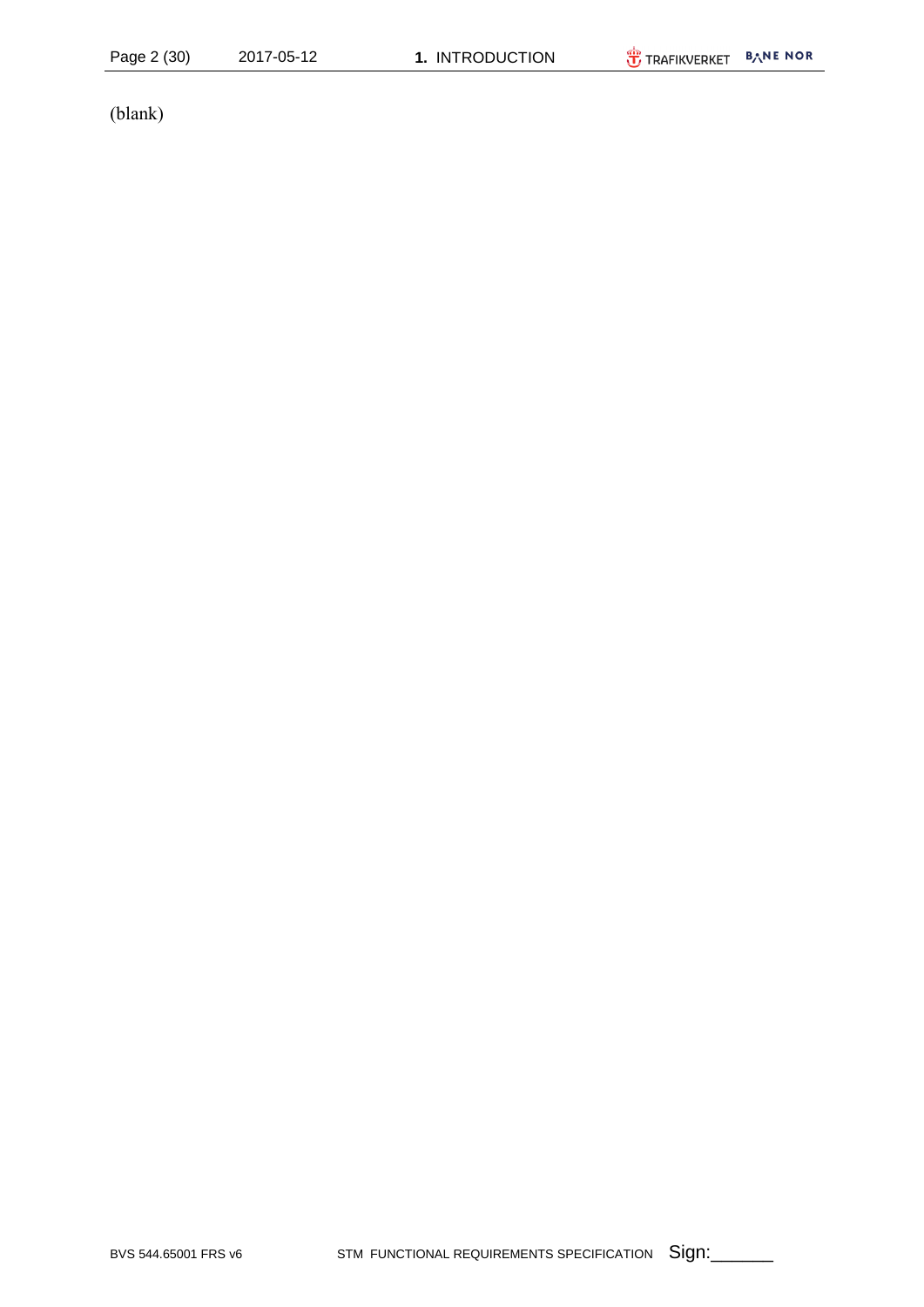# **Chapter 1: INTRODUCTION**

#### *Contents*

| $\overline{7}$ |
|----------------|
|                |
| 8              |
| 10             |
| 11             |
| 13             |
| 13             |
| 13             |
| 28             |
| 30             |
| 30             |
|                |

*Contents lists of figures and tables: refer to the final chapter.*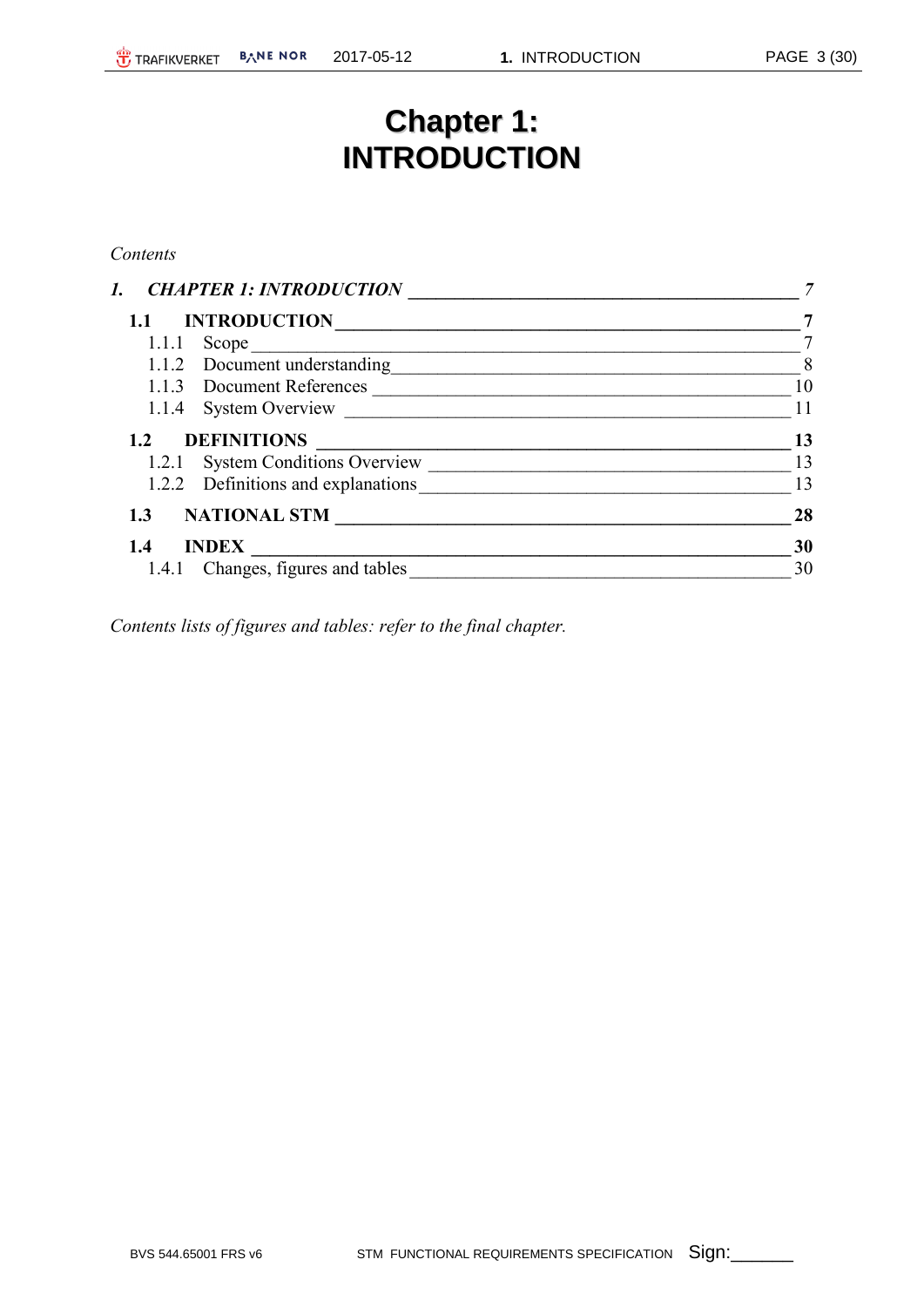# **Document Modification History**

| Ver-<br>sion | Modification                                                                                                                                                                                                                                                                                                                                                                                                                          | Valid from      | Prepared                      | Approved |
|--------------|---------------------------------------------------------------------------------------------------------------------------------------------------------------------------------------------------------------------------------------------------------------------------------------------------------------------------------------------------------------------------------------------------------------------------------------|-----------------|-------------------------------|----------|
|              |                                                                                                                                                                                                                                                                                                                                                                                                                                       |                 |                               |          |
| 6.1          | Updated for Baseline 3 according to [STM-Delta-<br>FRS-B3-List-v1.13]                                                                                                                                                                                                                                                                                                                                                                 | 12 Maj<br>2017  | M Olsson<br>Trafikverket      |          |
| 6            | Changes<br>Updated for Baseline 3 according to [STM-<br>Delta-FRS-B3-List-v0.06].                                                                                                                                                                                                                                                                                                                                                     | 11 Nov.<br>2014 | <b>B</b> Bryntse<br>ÅF        |          |
| 5.2.         | Changes<br>Updated for Baseline 2 <i>[Delta FRS v1.28]</i><br>$\overline{\phantom{0}}$<br>Figures & tables: fixed captions, see index<br>Blue marks added to show F/A differences                                                                                                                                                                                                                                                     | 11 Nov.<br>2014 | <b>B</b> Bryntse<br>ÅF        |          |
| 5.1          | Changes<br>Updated according to <i>[Delta FRS v1.11]</i>                                                                                                                                                                                                                                                                                                                                                                              | 28 Oct<br>2009  | <b>B</b> Bryntse<br>Teknogram |          |
| 5.0          | Changes<br>Updated according to <i>[Delta FRS v0.46]</i> and<br>[Nationella krav i FRS GRS RAMS 0906.xls]<br>Adjusted according to [STM Granskning FRS<br>4.3 o 4.4 $v0.5/v0.3$ OJ090626]<br>National F-requirements & Notes: Mandatory.<br>Additional A-req's and A-notes (marked "A-<br>-<br>info"). Replaces or extends corresponding<br>national information.<br>Change marks since [FRS v4] with hidden<br>$text + index lists.$ | 29.06.2009      | <b>B</b> Bryntse<br>Teknogram |          |
|              | Addition<br>No.<br>Release group<br>1.<br>Send / receive BP<br>2.<br>3.<br>DMI / Planning area<br>4.<br>Early increase<br>5.<br>Passive PT<br><b>SX</b><br>6.<br>7.<br>Miscellaneous                                                                                                                                                                                                                                                  | $cc -$          | $\zeta\,\zeta$                |          |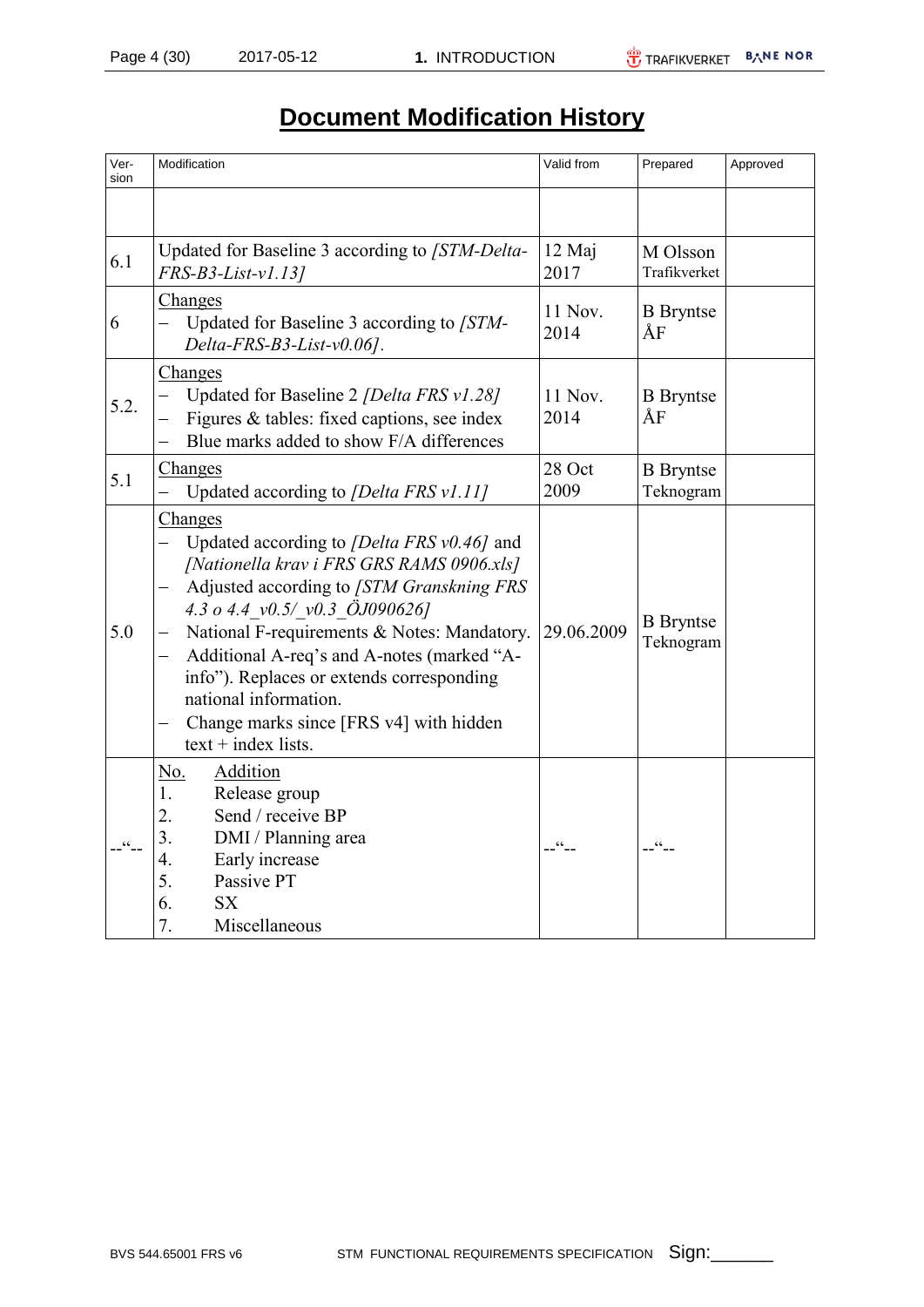| Ver-<br>sion | Modification                                                                                                                                                                                                                                                                                                                                                                                                                                                                                                                                                                                                                                                                                                                                                                                                                                                                  | Valid from | Prepared                      | Approved         |
|--------------|-------------------------------------------------------------------------------------------------------------------------------------------------------------------------------------------------------------------------------------------------------------------------------------------------------------------------------------------------------------------------------------------------------------------------------------------------------------------------------------------------------------------------------------------------------------------------------------------------------------------------------------------------------------------------------------------------------------------------------------------------------------------------------------------------------------------------------------------------------------------------------|------------|-------------------------------|------------------|
| 4.0          | National ATC2-STM, for approval by JBV, BV.<br>Requirements in chapters 3, 4, 5 and 8:<br>F30013336, F40014298, F50015059, F8001<br><b>Functionally changed requirements:</b><br>F3009-10/13/19-29/32-33/38-39/48/51-52/54/56<br>/59/62-63/75/77-80/84/88/91/93/94A/96, F3101-<br>04/07-12/16-17/20-22/24/27/29-34/36-39/43/45-<br>54/58/62/67/73-77/83-84/89/91/93/99, F3204-06<br>$/17/20 - 25/27/30 -$<br>33/38/48/52/56/57A/65/69/73/75/87 /94-95,<br>F3305/07/09-10/24-33,<br>F4001-02+A/07-08/14-18/20/22-32/34-35/38-41<br>/43-48/48A/49-50 /52-54/59-60/67-72/74-92/94,<br>F4101-04/07-08 /17-19/21-24+A-F/27-33/36-<br>37/39-40/42A/50/52-55 /61-64/66-67/69/71-72<br>/74-76 /77-78/82-83/85-86 /88/91/98+A /99A-H,<br>F4200-01-03+A-B /04-05 /07-08/10/12-14 /18<br>/22-28 /28A-B/29/31-32 /34-98,<br>F5001-10+A/23/27-59,<br>F8001: BK-1b-2 /PT.1,3-4/RO/RK/H16/BP | 09.02.2007 | <b>B</b> Bryntse<br>Teknogram | Ö Jonsson<br>BV  |
| 3.0          | European ATC2-STM version.<br>For approval by JBV, BV.                                                                                                                                                                                                                                                                                                                                                                                                                                                                                                                                                                                                                                                                                                                                                                                                                        | 24.6.2002  | Ö Jonsson                     | $S-H$<br>Nilsson |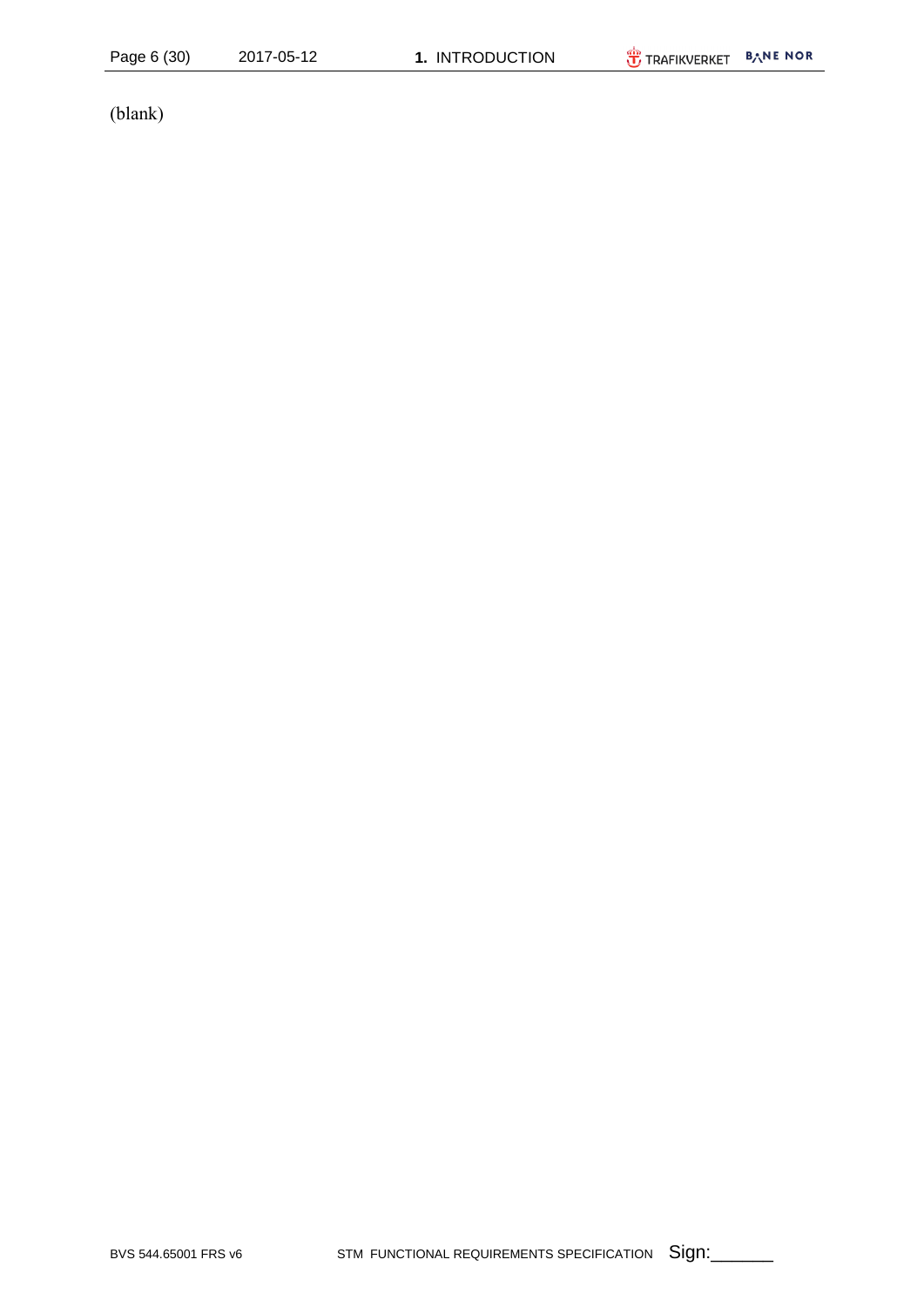# <span id="page-6-0"></span>**1. CHAPTER 1: INTRODUCTION**

# <span id="page-6-1"></span>**1.1 INTRODUCTION**

#### <span id="page-6-2"></span>**1.1.1 Scope**

This document specifies how the national ATC2-STM system shall work together with the onboard ETCS to fulfil the ATC-2 requirements, including a number of improvements.<sup>1</sup>

This is a system working on the ETCS level **NTC**. Under this level, the system is operating in the ETCS mode **National System** (SN). During a mission in an NTC-ATC2 area, the active STM will be in the **Data Available** state (DA).

#### Starting up in NTC-ATC2 area

During the Start of mission procedure, the STM will pass through a number of STM states in which various functions are handled, like start tests and input of train data. If the system was started in an NTC-STM area, the STM will take over by proceeding to the Data Available state (ordered by the ETCS, according to a previous driver input).

#### Starting up in another area

If the system was started in another ETCS area, the STM will stay passive in the Cold Standby state, while the ETCS or another STM is in charge.

#### Passing the border into NTC-ATC2 area

When this train approaches the border to an NTC-STM area, the STM will prepare for this by entering the Hot Standby state first, in which the reading of ATC-2 balises starts (but not the full speed supervision program). This prepares the STM before the take-over, by providing the STM with relevant information. At the border, the STM will take over by entering the Data Available state (controlled by ETCS), in which both balise reading and speed supervision functions are activated.

#### Running in NTC-ATC2 area

While the STM is in charge, it reads track information and supervises the train speed according to this information. The STM communicates with the driver via the DMI. Should the train pass a signal at stop or run too fast, the STM will intervene with full service or emergency braking. The ETCS works mainly as a train interface, but can also administer the passing into other types of ETCS areas (using other STM's or operating in another ETCS level).

<sup>1</sup> Since [ATC2]

 $\overline{a}$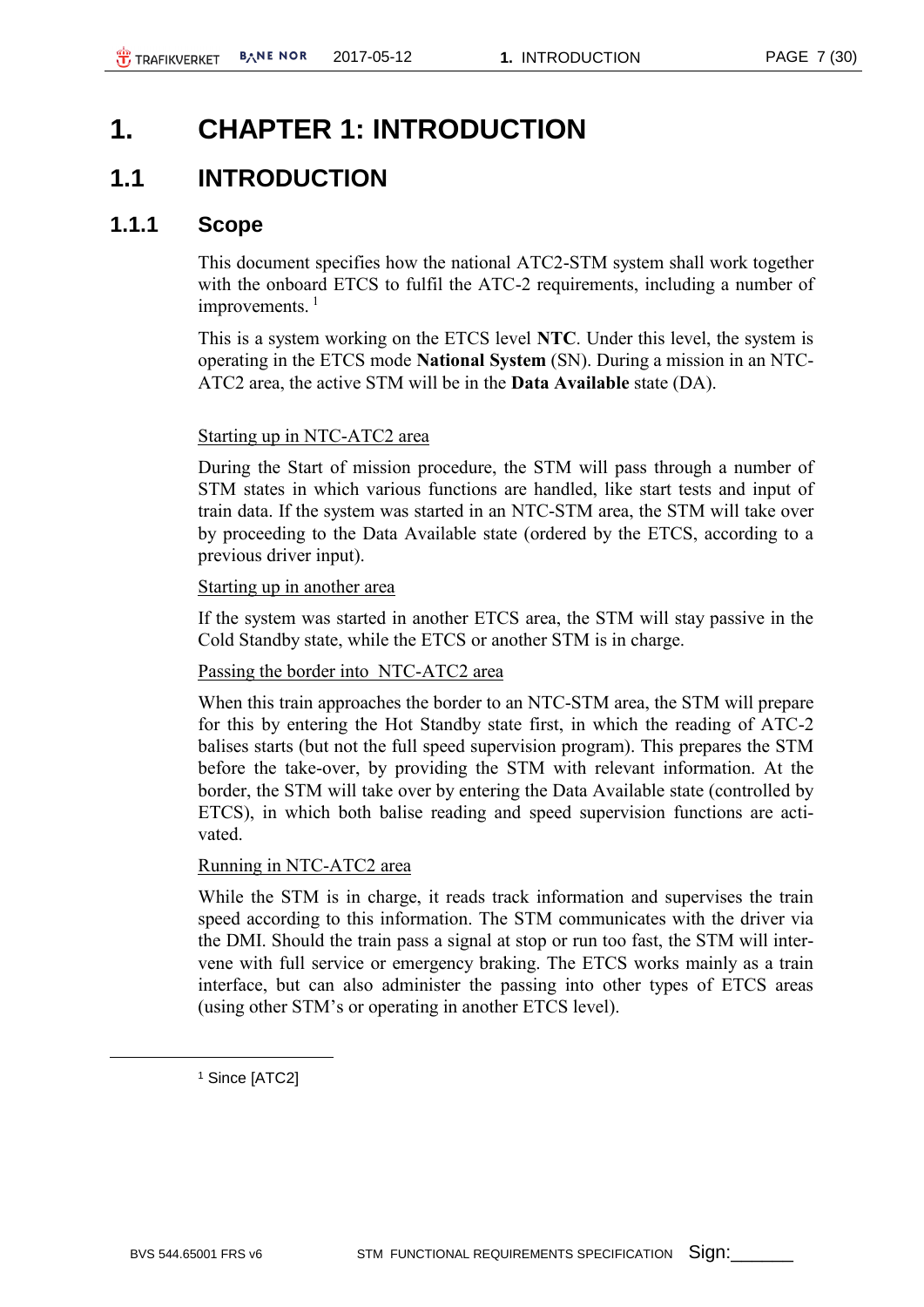#### **1.1.1.1 Overview**

This STM specification consists of the following parts:

*Table 1.1-1. Document overview*

| Chapter <sup>2</sup> Contents |                                |
|-------------------------------|--------------------------------|
|                               | <b>INTRODUCTION</b>            |
| 3                             | INFORMATION FLOW TRACK - TRAIN |
| 4                             | SUPERVISION FUNCTIONS          |
| 5                             | AUXILIARY FUNCTIONS            |
| я                             | <b>TABLES</b>                  |

References to sections within a chapter are written in the format [sub-section number]. Example: [3.4.5.6].

References to the tables in chapter 8 are written as: [Table X].

The requirements are numbered according to the chapter number, starting at F3001 in chapter 3, at F4001 in chapter 4, and so on.

#### **1.1.1.2 This document**

This is an introductory chapter that explains how to read the others.

### <span id="page-7-0"></span>**1.1.2 Document understanding**

#### **1.1.2.1 Requirements (normative)**

The requirements are solely meant for the ATC2-STM.

Requirement types:

- F-requirements. Minimum functionality to be fulfilled.
- A-requirements. Alternate function to be fulfilled as an option to the related Frequirement.

 $\overline{a}$ 

<sup>2</sup> Corresponds to the chapters in the ATC-2 handbook [ATCH1].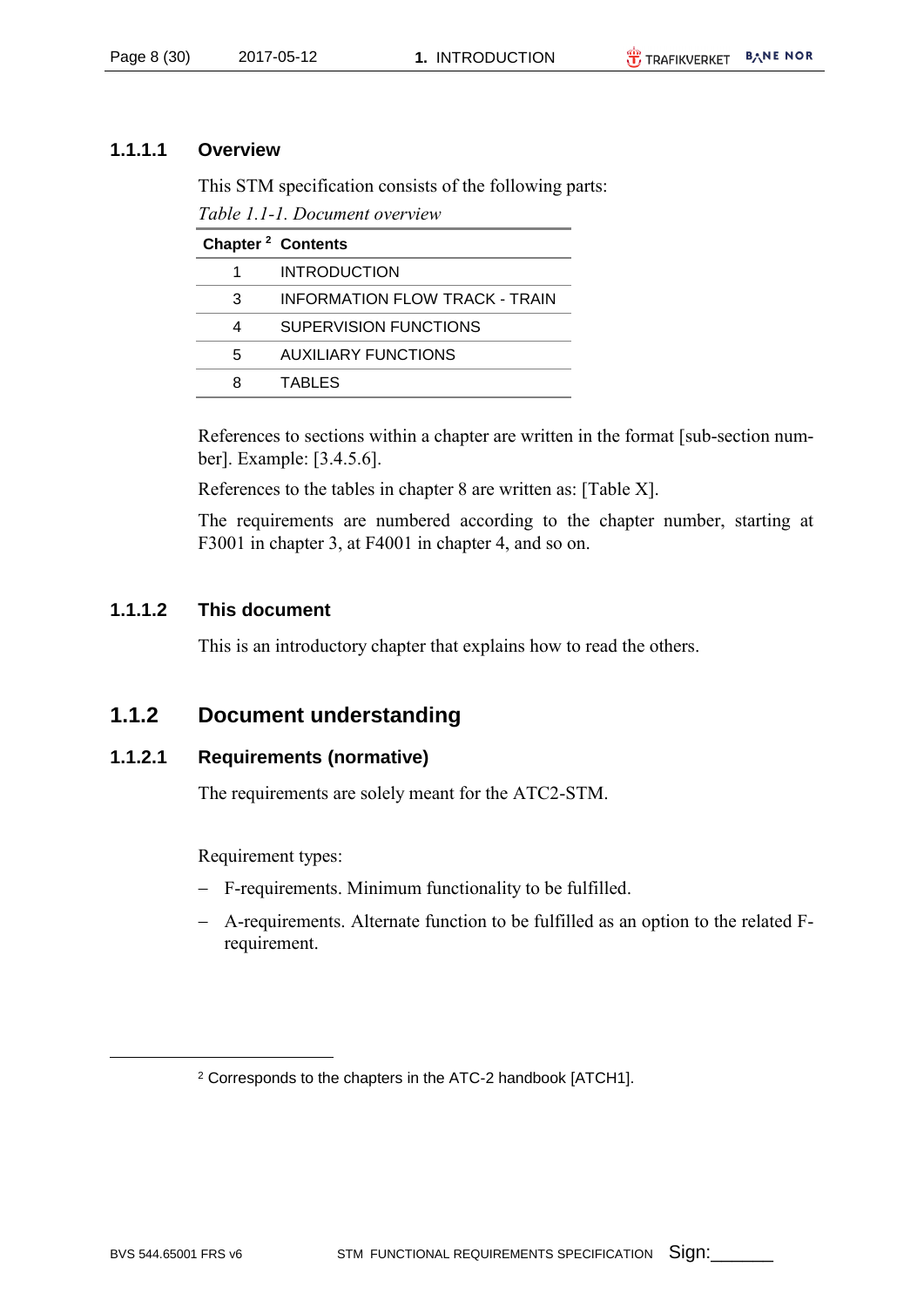Requirement text:

- Is preceded by a requirement number that begins with a letter.
- Contains the word "shall"
- May consist of several statements, numbered a), b), c) and so on
- Each statement may consist of several sub-statements, numbered 1, 2, 3 and so on
- May be followed by an included table (completely or partially). This must be directly referred to by the requirement
- Should only occur once in the FRS
- Differences between two related F- and A-requirements are marked with a light blue background colour in the beginning of every line or table row.

#### **1.1.2.2 Explanations (non-normative)**

This information is needed for clarification and shall not be regarded as requirements.

Informative text:

- Is preceded by the text "*Note*" but not by a requirement number
- Does not contain the word "shall"
- May follow directly after a requirement
- May duplicate a requirement in another sub-section.

#### **1.1.2.3 Additional requirements (optional)**

There are some additional functions that may be included in the STM. An additional function consists of one or more requirements with a requirement number that begins with the letter 'A'. If the A-requirement is used, then the F-requirement with the same number is replaced and is not to be used. If an additional function is implemented all corresponding A-requirements should be used.

#### **1.1.2.4 Requirement numbering method**

When changing a requirement, it must be documented from which FRS version that it was changed.

- $-$  A changed requirement F1234 from FRS v5.N is to be given the complete number F1234.5Na.
- When a new F-requirement is added to FRS v5.N after F1234, it can be numbered for example A1234.5Nn or F1234A.5Nn*.*
- "a" and "n" are sequence numbers which are increased alphabetically (a-b-c etc, or n-o-p etc.) if more than one change has been discussed.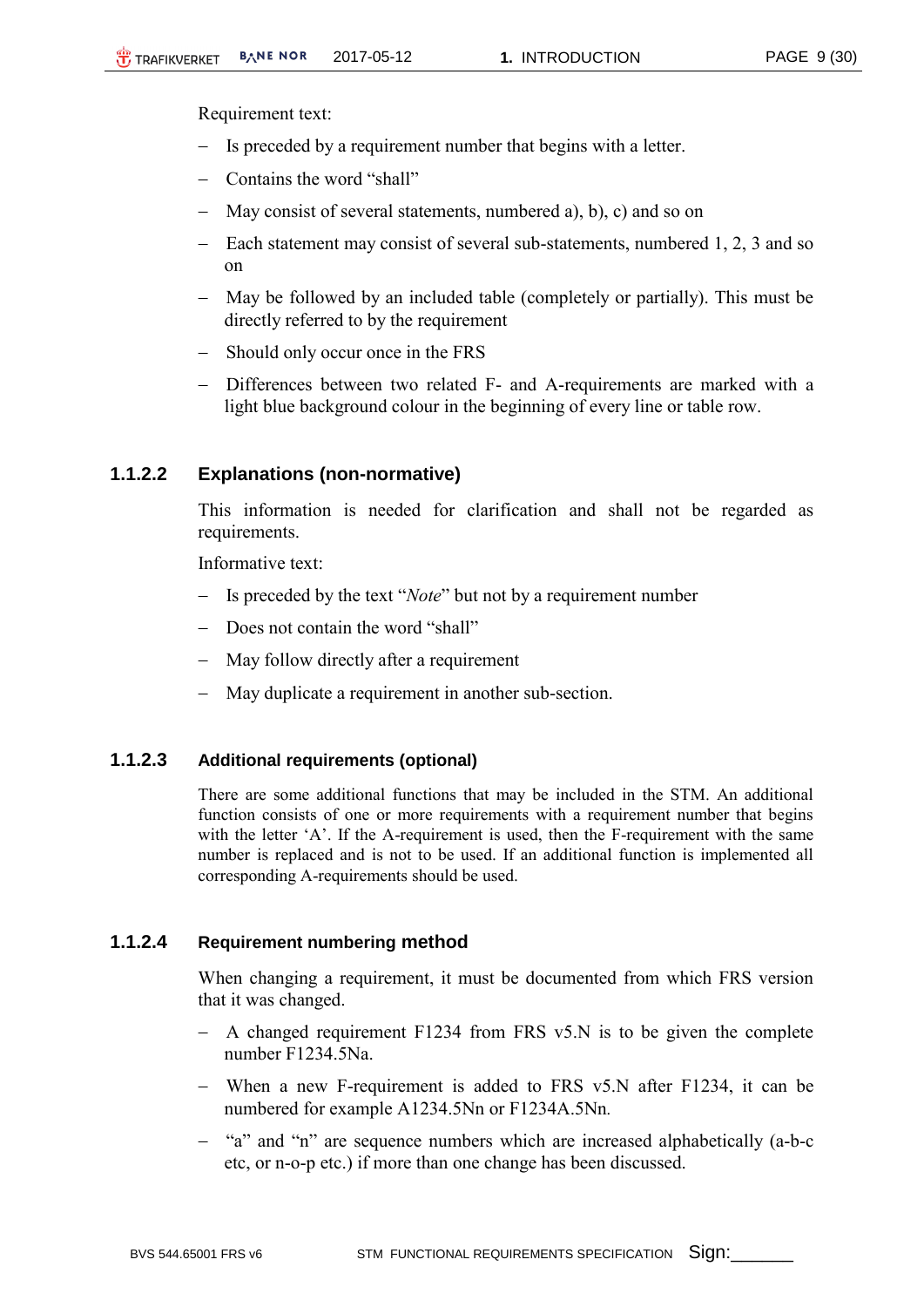If different FRS versions documents exist as valid documents in parallel, for example FRS v5.N (Baseline 2) and v6.M (Baseline 3), special care must be taken if version 5.N has to be upgraded to version 5.N+1. If this upgraded FRS version contains changes in the same requirements as FRS v6.M, *it must be ensured that these requirements do not become identically numbered*.

### <span id="page-9-0"></span>**1.1.3 Document References**

#### **1.1.3.1 ETCS documents**

The following documents have been used as a basis for all notes and assumptions about the ETCS in this specification.

| <b>Short Name</b>                                      | <b>Document Name</b>                                   | <b>Edition</b>        | <b>Subset</b>       |
|--------------------------------------------------------|--------------------------------------------------------|-----------------------|---------------------|
|                                                        | Reserve.                                               |                       |                     |
|                                                        | Reserve.                                               |                       |                     |
| [ETI]                                                  | <b>FIS Train Interface</b>                             | 3.2.0                 | 034                 |
|                                                        | Reserve.                                               |                       |                     |
| [ESRS]                                                 | <b>ERTMS/ETCS System Requirements</b><br>Specification | 3.6.0 <sup>3</sup>    | 026                 |
|                                                        | Reserve.                                               |                       |                     |
| [ESTM]                                                 | <b>Specific Transmission Module FFFIS</b>              | 3.2.0 <sup>4</sup>    | 035                 |
| [ESTMT]                                                | STM FFFIS Safe Time Layer                              | 3.0.0                 | 056                 |
| [ESTML]<br>STM FFFIS Safe Link Layer                   |                                                        | 3.1.0                 | 057                 |
| [ESTMA]<br><b>STM FFFIS Safe Application Layer</b>     |                                                        | 3.2.0                 | 058                 |
| [ESTMP]<br>Performance Requirements for STMs           |                                                        | 3.1.0                 | 059                 |
| $[ETC-2]$<br>Test Cases, chapter 2                     |                                                        | 3.1.0                 | 074                 |
| $[ETP-5-2]$<br>chap5.2: Test cases related to features |                                                        | Reserved <sup>5</sup> | 076                 |
| $[ETP-6-3]$                                            | chap6.3: Test sequences                                | Reserved <sup>6</sup> | 076                 |
| $[ETP-7]$                                              | chap7: Scope of the test specification                 | Reserved <sup>7</sup> | 076                 |
| [ERADMI]                                               | <b>ETCS Driver Machine Interface</b>                   | 3.6.0                 | ERA ERTMS<br>015560 |

*Table 1.1-2. ETCS documents* 

<sup>3</sup> Reserve. <sup>4</sup> Reserve.

- <sup>5</sup> To be defined by ERA
- <sup>6</sup> To be defined by ERA
- <sup>7</sup> To be defined by ERA

 $\overline{a}$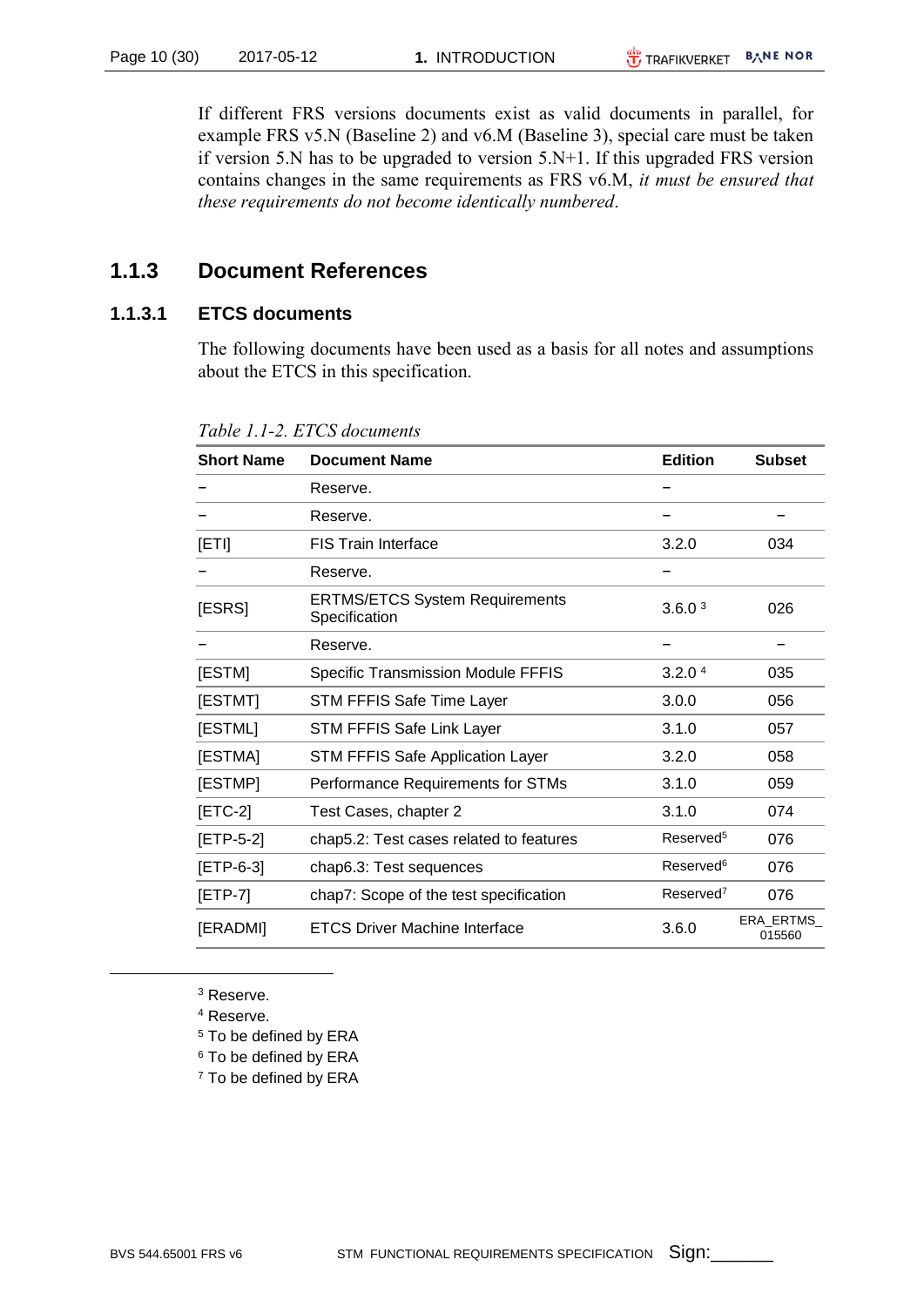#### **1.1.3.2 ATC-2 and ATC2-STM references**

*Table 1.1-3. ATC-2 and ATC2-STM references*

|         | <b>Short Name Document or System</b>                                        | <b>Edition</b> |
|---------|-----------------------------------------------------------------------------|----------------|
| [ATC2]  | According to [ATC2A] and [ATC2B]                                            |                |
| [ATC2A] | Ansaldo's ATC-2 system, L10000                                              |                |
| [ATC2B] | Bombardier's ATC-2 system, Ebicab                                           |                |
| [ATCH]  | ATC handbok, BVH 544.3000030009 (2006)                                      | 1              |
| [FRSE]  | European ATC2-STM FRS, BVH 544.65001                                        | 3              |
| [GRS]   | National STM General Technical Requirements Specification,<br>100 200 E 004 | 5              |
| [DFRS]  | Delta FRS                                                                   | 1              |

### <span id="page-10-0"></span>**1.1.4 System Overview**

*Figure 1.1-1. ATC2-STM System Overview*



#### **1.1.4.1 General description**

The Swedish and Norwegian train control/protection system consists of the following onboard equipment:

- ETCS, European Train Control System (ERTMS-ETCS onboard).
- ATC2-STM, national Automatic Train Control equipment (also called the STM).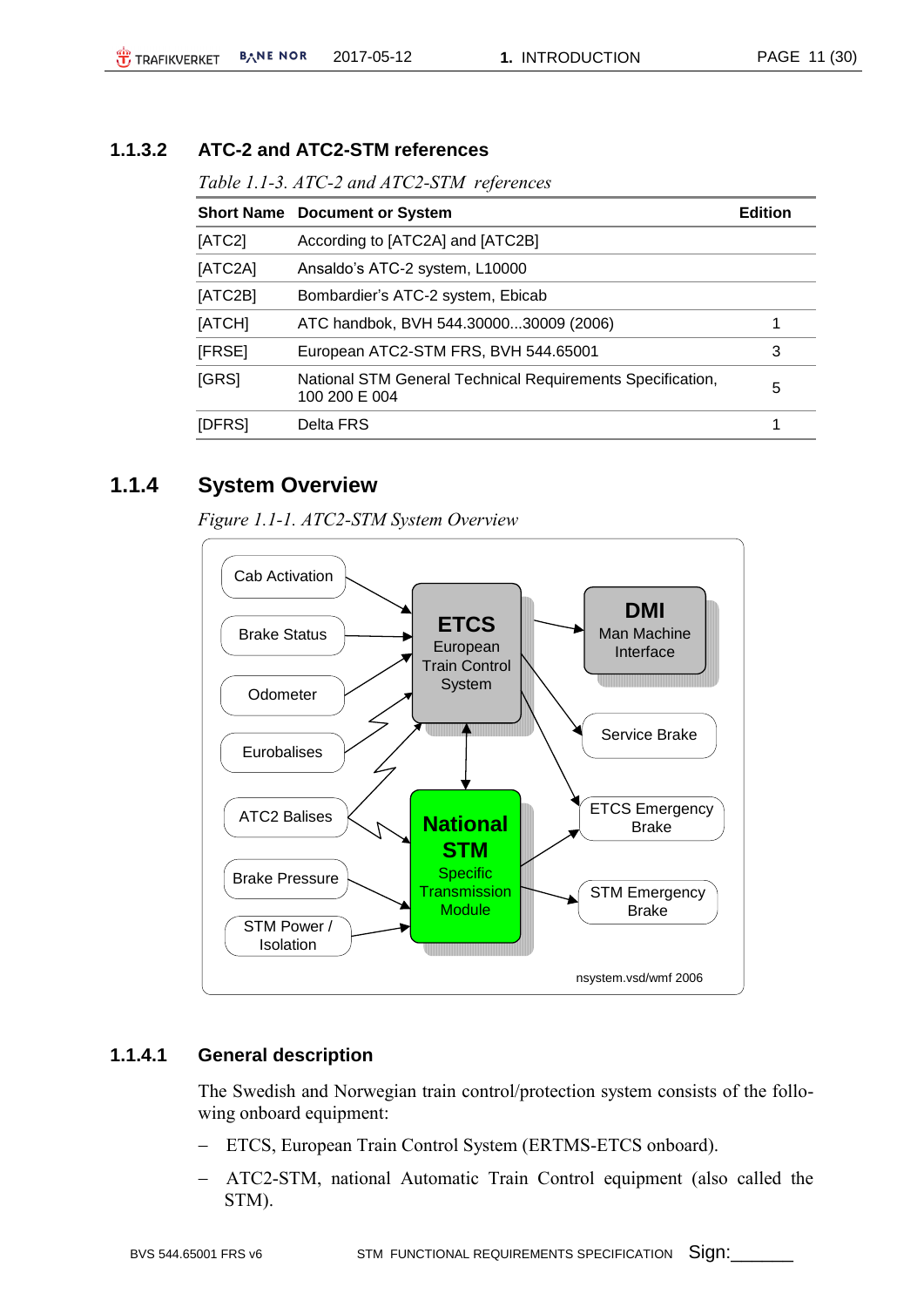- DMI, Driver Machine Interface, a driver panel with buttons and indications.
- BTM, Balise Transmission Module, a transmission equipment which is a built-in part of either the ETCS or the ATC2-STM.

An engine may either use the same onboard equipment for both cabs, or use two equipments, one for each cab.

The ETCS and the STM onboard equipments shall cooperate with each other according to certain rules, as specified in this document. In NTC-ATC2 area (using the exisiting infrastructure), the system will work on the ETCS level **NTC**. At this level, the ETCS mode **National System** (SN) will be used.

The ATC2-STM main tasks are:

- Communication with the ETCS
- Driver communication via the driver's panel, the DMI
- Receiving train data via the ETCS and the DMI
- Interpretation of messages from ATC-2 balises
- Supervision of speed limits and braking curves
- Brake intervention when necessary
- Administer the Start of mission and End of mission procedures

Main tasks for ETCS in SN mode:

- System supervision
- Communication with the active STM
- Driver communication via the driver's panel, the DMI
- Receiving of ETCS train data via the DMI
- Provide the STM with train speed and odometer information
- Interpretation of eurobalises
- Handling of border passage into countries or areas for other ETCS levels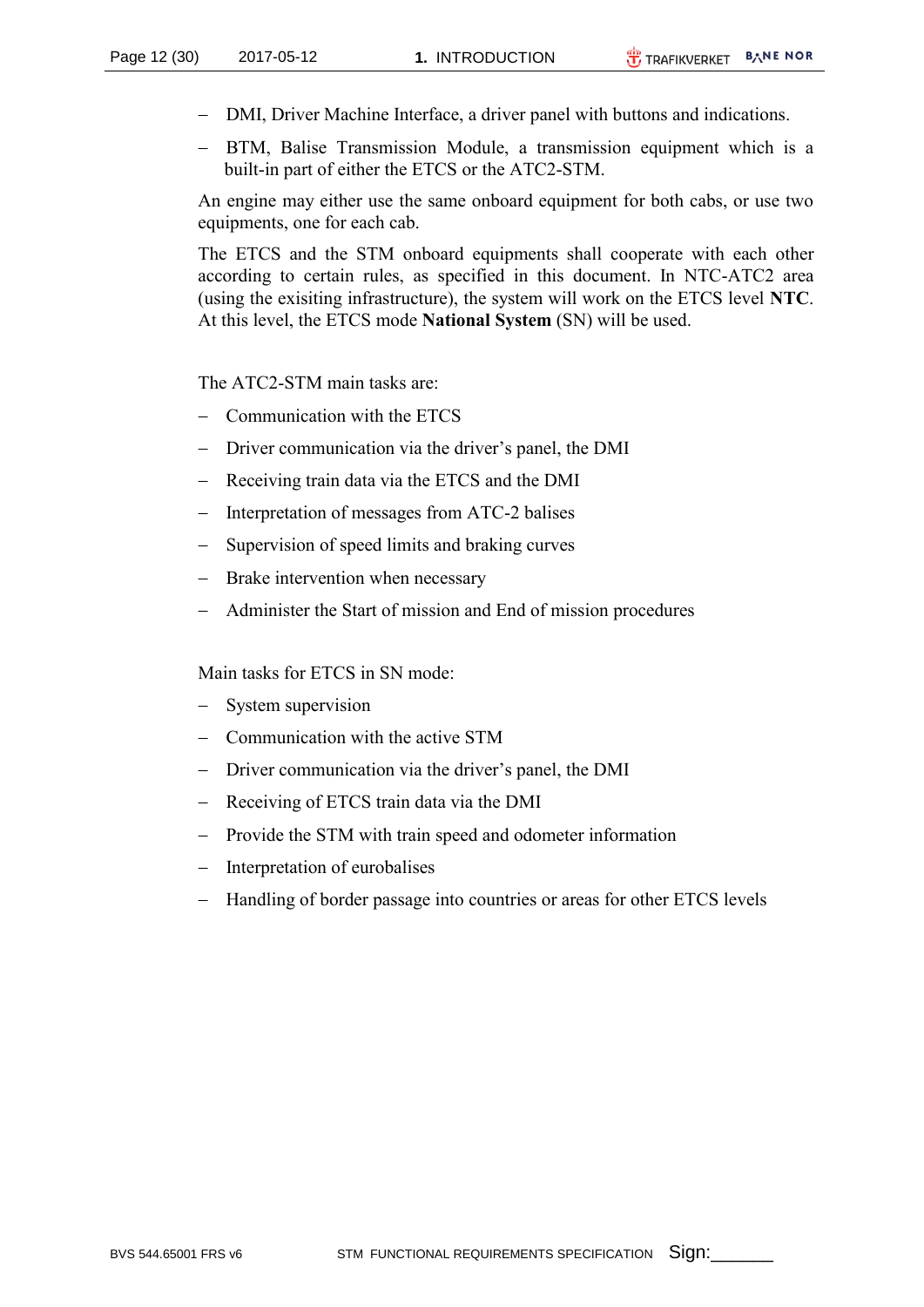# <span id="page-12-0"></span>**1.2 DEFINITIONS**

### <span id="page-12-1"></span>**1.2.1 System Conditions Overview**

*Table 1.2-1. Onboard System Conditions Overview*

| <b>ETCS levels</b> |
|--------------------|
| 0                  |
| <b>NTC</b>         |
|                    |
| 2                  |
| 3                  |

| <b>S</b> levels: |           | <b>ETCS modes</b>          | <b>STM states</b> |                     |
|------------------|-----------|----------------------------|-------------------|---------------------|
| 0                | FS        | <b>Full Supervision</b>    | CO                | Configuration       |
| <b>NTC</b>       | IS.       | Isolation                  | CS.               | <b>Cold Standby</b> |
| 1                | LS.       | <b>Limited Supervision</b> | DA                | Data Available      |
| $\overline{2}$   | NL        | Non Leading                | DE                | Data Entry          |
| 3                | NP.       | No Power                   | FA                | Failure             |
|                  | OS        | On Sight                   | НS                | <b>Hot Standby</b>  |
|                  | PT.       | Post Trip                  | NP.               | No Power            |
|                  | RV        | Reversing                  | PO.               | Power On            |
|                  | SВ        | Stand By                   |                   |                     |
|                  |           | Reserve                    |                   |                     |
|                  | <b>SF</b> | <b>System Failure</b>      |                   |                     |
|                  | SН        | Shunting                   |                   |                     |
|                  | <b>SL</b> | Sleeping                   |                   |                     |
|                  | <b>SN</b> | <b>STM National</b>        |                   |                     |
|                  | SR        | <b>Staff Responsible</b>   |                   |                     |
|                  | TR        | Trip                       |                   |                     |
|                  | UN        | Unfitted                   |                   |                     |
|                  |           |                            |                   |                     |

| <b>STM</b> states |                     |  |
|-------------------|---------------------|--|
| CO                | Configuration       |  |
| CS                | <b>Cold Standby</b> |  |
| DA                | Data Available      |  |
| DE                | Data Entry          |  |
| FA                | Failure             |  |
| НS                | <b>Hot Standby</b>  |  |
| ΝP                | No Power            |  |
| P                 | Power On            |  |

# <span id="page-12-2"></span>**1.2.2 Definitions and explanations**

Names on lamps, buttons and indications are indicated with capital letters.

| <b>Expression</b>    | <b>Explanation</b>                                                                                                               |
|----------------------|----------------------------------------------------------------------------------------------------------------------------------|
| 10-supervision       | Expect stop with a release speed of 10 km/h                                                                                      |
| 40-supervision       | Expect stop with a release speed of 40 km/h                                                                                      |
| 80-supervision       | After balise error: expect stop with a release speed of 80<br>km/h, or using a max speed of 80 km/h                              |
| xx-supervision       | Expect stop with a release speed of xx km/h                                                                                      |
| A-balise             | The first compulsory balise of a balise group intended for the<br>present direction. The B-balise is the second balise and so on |
| Acknowledge-<br>ment | The driver is sometimes supposed to acknowledge by pressing<br>a certain button                                                  |
| Adhesion             | See "HALKA"                                                                                                                      |
|                      |                                                                                                                                  |

*Table 1.2-2. Definitions*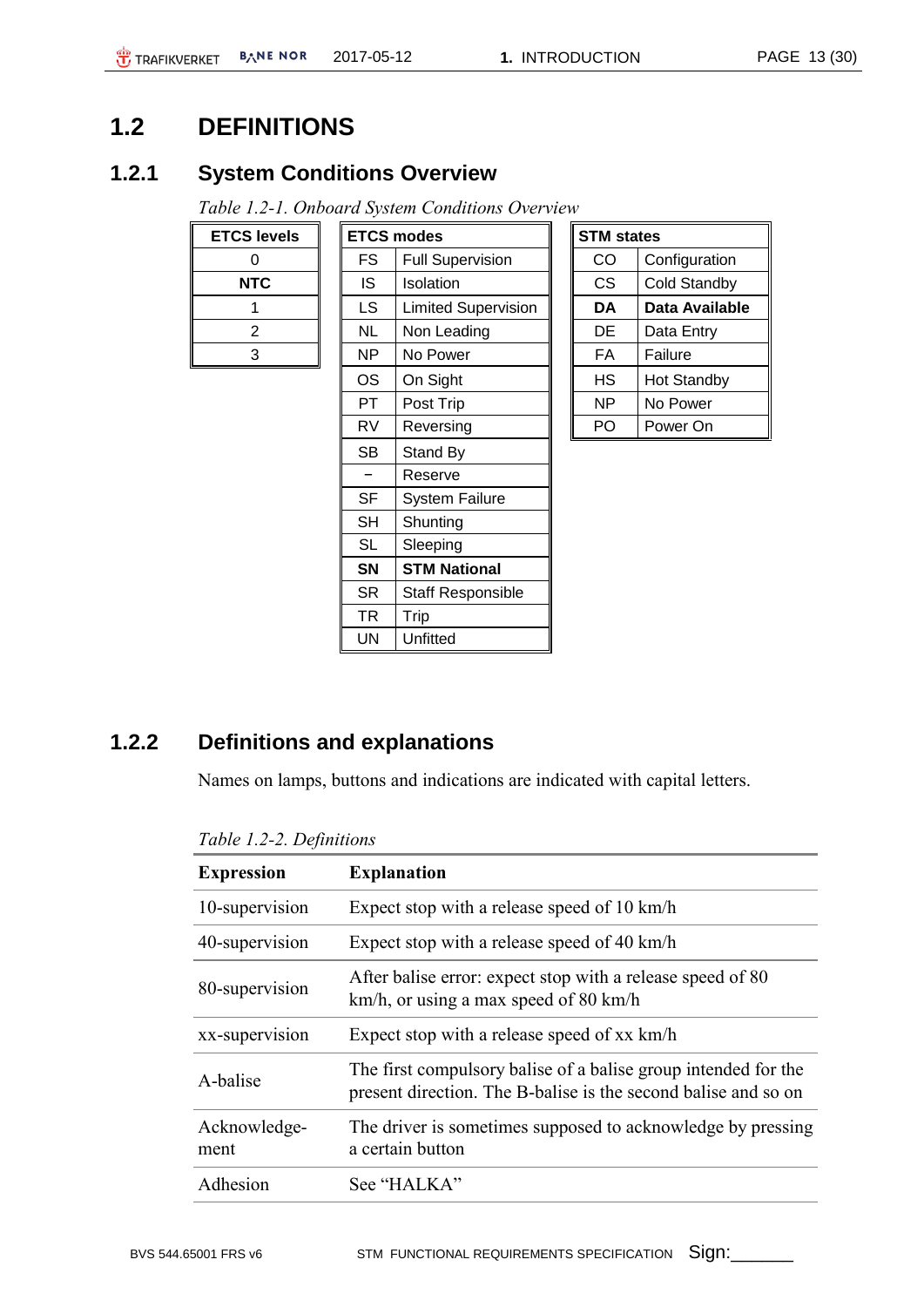| <b>Expression</b>         | <b>Explanation</b>                                                                                                                                                                                                                         |
|---------------------------|--------------------------------------------------------------------------------------------------------------------------------------------------------------------------------------------------------------------------------------------|
| A-extension               | Extension of the target point from a distant signal (not Expect<br>Stop) towards a switchpoint located beyond the next main<br>signal (A-bortflyttning)                                                                                    |
| <b>AFSK</b>               | Notification balise group for landslide warning (avisering)                                                                                                                                                                                |
| $A(n)$ balise             | A-balise where $AX = n$                                                                                                                                                                                                                    |
| Annulled balise<br>group  | A balise group that is ignored (annullerad)                                                                                                                                                                                                |
| Annulling balise<br>group | A balise group that cancels an already started supervision                                                                                                                                                                                 |
|                           | Of a balise: The balise is ignored                                                                                                                                                                                                         |
|                           | Of a balise group: The group is completely ignored                                                                                                                                                                                         |
| Annulment                 | Of a restriction: When an already started braking curve<br>supervision is cancelled. An already started linking<br>process is kept                                                                                                         |
| Antenna                   | The vehicle antenna, which is used for reading passed balises.<br>Mounted on the underside of the engine                                                                                                                                   |
| Antenna switch            | Unit that selects the correct antenna on engines with two<br>antennas, depending on which cab that is activated                                                                                                                            |
|                           | An STM area with a certain level of equipment regarding<br>balises, as Fully or Partially equipped (physical area)                                                                                                                         |
| Area                      | The STM view of the level of equipment which can differ<br>from the physical area, if the train has started within the<br>area or after balise error (STM area)                                                                            |
|                           | (område)                                                                                                                                                                                                                                   |
| <b>ATC</b>                | <b>Automatic Train Control</b>                                                                                                                                                                                                             |
| $ATC-2$                   | The ATC-2 system that is used today (year 2007), versions<br>2.1 or 2.2. Version 2.1 has radioblock functions. Version 2.2<br>contains also the "Oresund bridge" functions which allows<br>trains to run between Sweden and Denmark [ATC2] |
| ATC2-STM                  | A national ATC-2 Special Transmission Module, specified in<br>this document, that adapts the Swedish ATC-2 to the ETCS                                                                                                                     |
| $AV1 - AV3$               | Notification balise for OTV, a level crossing warning board<br>(avisering)                                                                                                                                                                 |
| AX                        | The X-word of an A-balise (8 bits). A similar naming<br>principle applies to BX, CX, PX, NX                                                                                                                                                |
| AY and AZ                 | The Y- and Z-words of an A-balise (8 bits each). A similar<br>naming principle applies to BY, CY, PY, NY and BZ, CZ,<br>PZ, NZ                                                                                                             |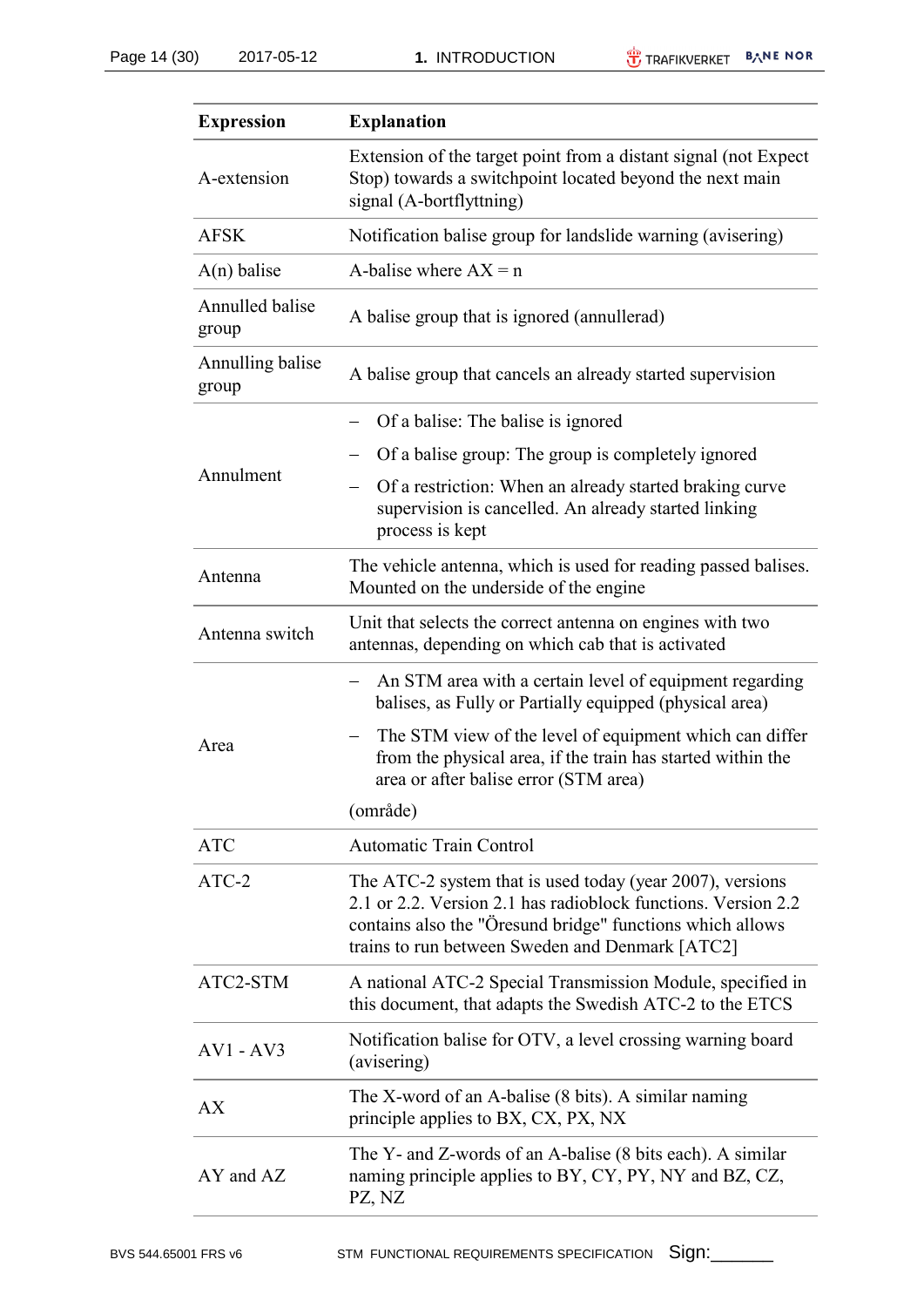| <b>Expression</b>        | <b>Explanation</b>                                                                                                                                                                                                                        |
|--------------------------|-------------------------------------------------------------------------------------------------------------------------------------------------------------------------------------------------------------------------------------------|
| <b>AYZ</b>               | The combined YZ-word of an A-balise (16 bits). A similar<br>naming principle applies to BYZ, CYZ, PYZ, NYZ                                                                                                                                |
| <b>Balise</b>            | A transponder that is placed between the rails. When activated<br>by a vehicle antenna it transmits information to a passing<br>train. Functionally classed according to category, i.e. X-word,<br>for example $A(1)$ , $A(2)$ , $B(9)$ . |
| Balise error             | Error that is detected in connection to balise reading or when<br>balises are missing, but also at some types of transmission<br>errors.                                                                                                  |
| Balise error alarm       | A balise error has been detected and is indicated to the driver                                                                                                                                                                           |
| Balise group             | A group of balises $(25)$ that belong to each other. The<br>direction validity depends on the internal order of the balises                                                                                                               |
| Basic speed              | Speed restriction without exceeding, see "Exceed level"                                                                                                                                                                                   |
| Basic target<br>distance | The part of the target distance that is given by the B-balise<br>(and sometimes the C-balise). Gives the distance to the<br>following main signal (or preset speed increase point).                                                       |
| Beginning balises        | Balises at the beginning of a speed restriction (Börjanbaliser)                                                                                                                                                                           |
| BF1, BF2 or BF3          | Type of balise failure [3.3.4]                                                                                                                                                                                                            |
| Bit                      | A binary digit; can only keep the values 0 or 1. Unit for a set<br>of information. See also "byte".                                                                                                                                       |
| Bit error                | Deviation from correct code (as Hamming code). One or more<br>bits have gone incorrect, and the original code word can no<br>longer be identified.                                                                                        |
| <b>Blanking distance</b> | The distance after a balise error of type BF3, during which the<br>speed indications are kept extinguished (släckningsavstånd)                                                                                                            |
| $B(n)$ balise            | B-balise where $BX = n$ .                                                                                                                                                                                                                 |
|                          | Deceleration curve (distance/speed), shows how the train<br>speed changes by the distance during braking                                                                                                                                  |
| Braking curve            | A certain set of data, that the program needs for<br>administration of braking curves [4.9]                                                                                                                                               |
| Brake handle             | A handle used by the driver to control the braking of the train                                                                                                                                                                           |
| Brake percentage         | A number which, together with the train length, defines the<br>braking capacity (deceleration) of the train ( <i>Bromsprocent</i> )                                                                                                       |
| Brake position           | Brake position (bromsgrupp) = R for passenger trains, P for<br>normal freight trains (originally passenger trains) and G for<br>heavy freight trains. Related to the brake delay time.                                                    |
| <b>BROMS</b>             | Indicator, appears when the STM gives a braking order                                                                                                                                                                                     |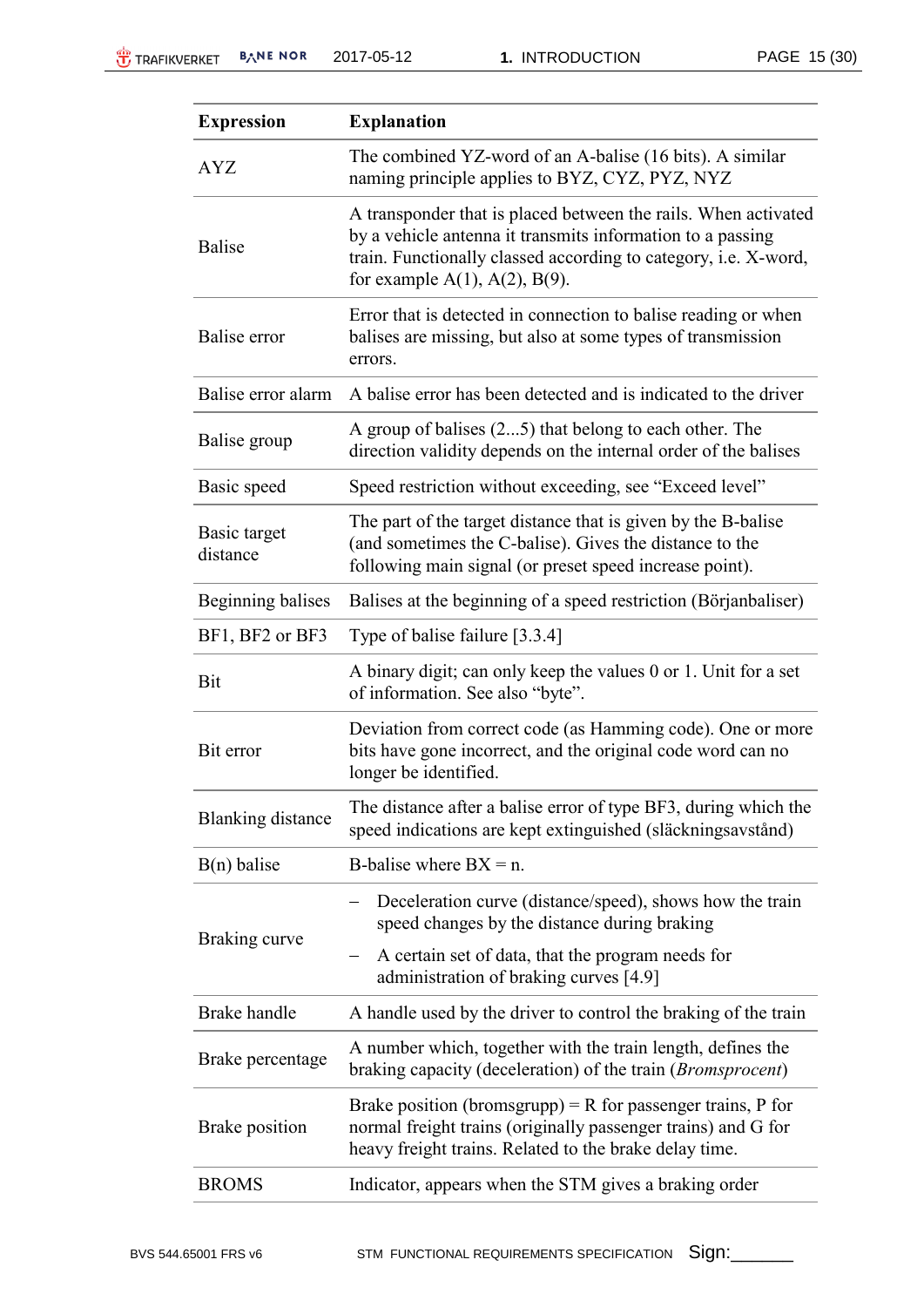| <b>Expression</b>                 | <b>Explanation</b>                                                                                                                                     |
|-----------------------------------|--------------------------------------------------------------------------------------------------------------------------------------------------------|
| BSK (BSKA)                        | Beginning of landslide warning section (annulled). (Början<br>Skredvarningssträcka (Annullerad))                                                       |
| <b>BTM</b>                        | Balise Transmission Module. Onboard equipment to read<br>trackside information                                                                         |
| <b>BU</b>                         | Beginning of Installation area (Början ATC-arbetsområde, fd.<br>Utbyggnadsområde)                                                                      |
| <b>Byte</b>                       | A binary number (or set of data), containing 8 bits.                                                                                                   |
| Cab status                        | Tells which cab that is active (or not) for the moment. See<br>also "Direction controller". Positions: A, B or None                                    |
| Category                          | The balise category, which is the same as the X word value,<br>indicates what kind of information that is given by this balise<br>(signal, board etc). |
| Code error                        | A common expression for bit errors and incorrect combi-<br>nations of code words                                                                       |
| Cold Standby (CS)                 | A passive STM state, used in other ETCS levels than the<br>NTC-ATC2 level (Låg beredskap)                                                              |
| Compulsory speed                  | A speed limit that is not allowed to be exceeded by any train<br>(Tvingande)                                                                           |
| Configuration<br>(CO)             | An STM state used during startup                                                                                                                       |
| Constant (data<br>expression)     | STM constants are values that are stored in a separate, easily<br>replaceable type of memory, so that they can be easily<br>changed                    |
| Controlling signal<br>information | Main or distant signal information that affects a previously<br>received OT-ET restriction                                                             |
| Data Available<br>(DA)            | An STM state used during normal operation in NTC-ATC2<br>area                                                                                          |
| Data Entry (DE)                   | An STM state for train data input                                                                                                                      |
| Deceleration                      | Train speed decrease per time unit, usually caused by braking.<br>Is noted in $m/s^2$ .                                                                |
|                                   | Deceleration curve Full service braking curve, S <sub>DE</sub> (retardationskurva)                                                                     |
| DMI                               | Unified Driver Machine Interface unit. Indicator and control<br>panel for the ETCS system. Is placed at every desk (Förar-<br>panel)                   |
| Direction con-<br>troller         | A handle used by the driver to control the direction of<br>movement (positions Forward / Neutral / Reverse).                                           |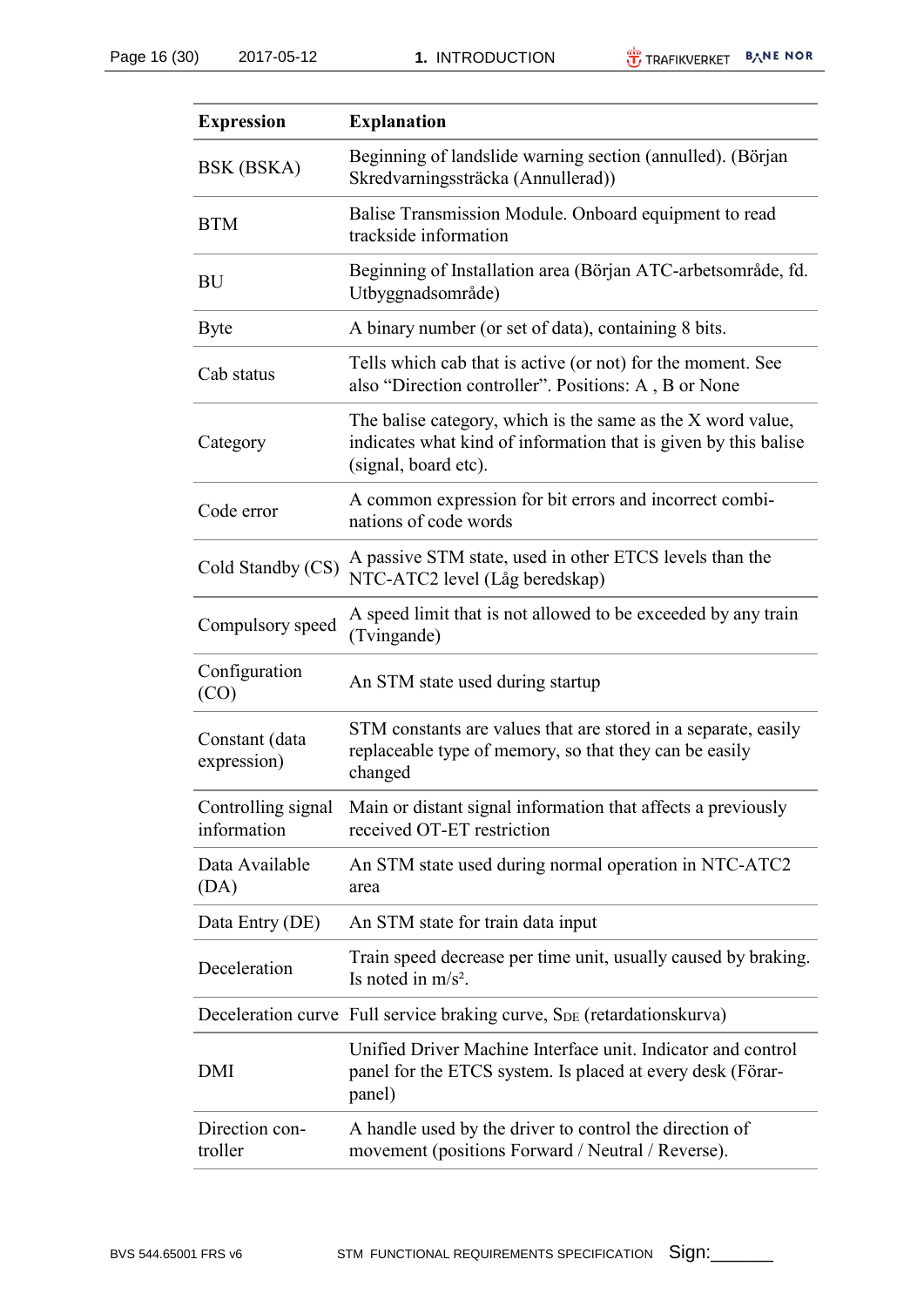| <b>Expression</b>                 | <b>Explanation</b>                                                                                                                                |
|-----------------------------------|---------------------------------------------------------------------------------------------------------------------------------------------------|
| Direction of<br>movement          | A movement of the train, forwards or backwards                                                                                                    |
| <b>DISTANCE BAR</b>               | Shows remaining target distance (avståndstermometer)                                                                                              |
| Distant signal                    | A balise group that transmits a distant signal message.                                                                                           |
| DREL                              | Release distance, the distance between the release and target<br>points                                                                           |
| DTARG                             | Target distance from a distant signal or a warning speed<br>board, or a target distance in a braking curve.                                       |
| EBI (ETCS)                        | Emergency Brake Intervention (curve)                                                                                                              |
| Emergency brake<br>curve          | Curve S <sub>EF</sub> , located two seconds after the deceleration curve<br>S <sub>DE</sub> (nödbromskurva)                                       |
| Engine                            | Here: a vehicle equipped with ETCS and ATC2-STM                                                                                                   |
| EP brake                          | Electro Pneumatic brake, an electrically controlled brake<br>system (EP-broms)                                                                    |
| ET                                | Route dependent speed restriction category, primarily<br>intended for temporary speed restrictions (Extra Tvingande<br>nedsättning)               |
| <b>ETCS</b>                       | Here: The onboard European Train Control System<br>equipment, ERTMS/ETCS                                                                          |
| ETCS max speed                    | ETCS max speed parameter of the train, $V_{ETCS}$ (Sth)                                                                                           |
|                                   | Automatic train protection system with ETCS and STMs.<br>Consists of:                                                                             |
| ETCS with ATC2- $-$<br><b>STM</b> | The Norwegian/Swedish onboard train protection<br>equipment, with $ETCS + ATC2-STM$ units.                                                        |
|                                   | The track, equipped mainly by ATC-2 balises, but<br>eurobalises can also be used.                                                                 |
| <b>ETG</b>                        | Route dependent speed restriction for a diverging route (Extra<br>Tvingande, Grenspår)                                                            |
| <b>ETR</b>                        | Route dependent speed restriction for a straight route (Extra<br>Tvingande, Rakspår)                                                              |
| <b>ETxF</b>                       | Distant signal controlled ETx                                                                                                                     |
| <b>ETxH</b>                       | Main signal controlled ETx                                                                                                                        |
| <b>Exceed</b> level               | Exceeding (överskridande) in percent of normally valid speed<br>restrictions in curves. May only be used by certain trains. See<br>"K1" and "K2". |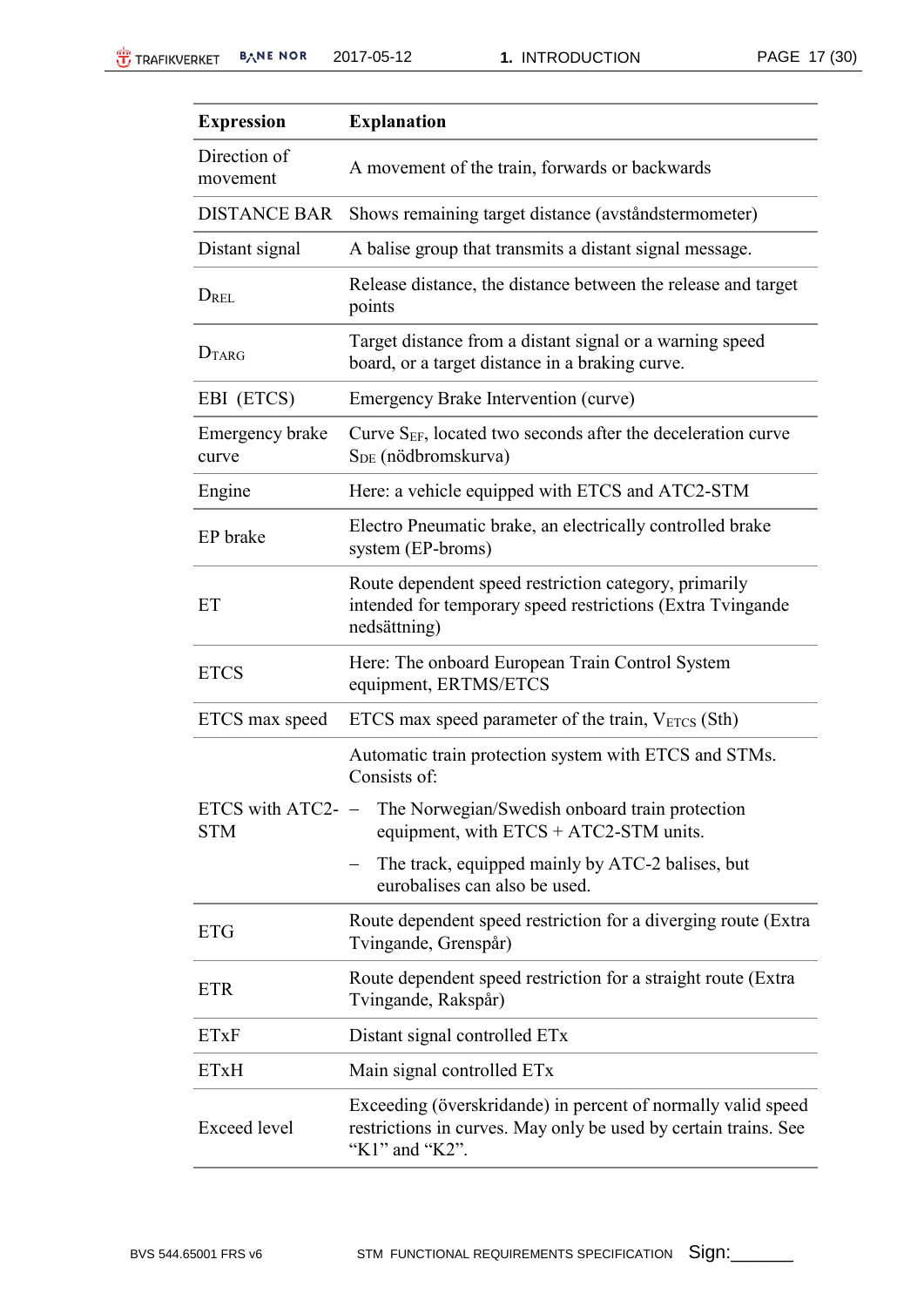| <b>Expression</b>         | <b>Explanation</b>                                                                                                                                                                                                                                                        |
|---------------------------|---------------------------------------------------------------------------------------------------------------------------------------------------------------------------------------------------------------------------------------------------------------------------|
| Extension                 | Lengthening of target distance by an additional distance (also<br>called deferment). The extension distance is added to the<br>basic target distance (bortflyttning)                                                                                                      |
| <b>Extension distance</b> | The part of the target distance that is given by a P-balise<br>belonging to a signal group (bortflyttningsavstånd)                                                                                                                                                        |
| f <sub>2</sub> tone       | An audible signal that informs or warns the driver of changes                                                                                                                                                                                                             |
| Failure state (FA)        | STM state after system failure                                                                                                                                                                                                                                            |
| <b>FEL</b>                | This text starts flashing on the MAIN INDICATOR after<br>balise error with 80-supervision                                                                                                                                                                                 |
| Fixed braking<br>curve    | When a main signal is passed, the remaining target distance of<br>an extended Fsi braking curve is set equal to the extension<br>distance, with the main signal as starting point.                                                                                        |
| Flashing interval         | Interval B, in which the MAIN INDICATOR starts flashing<br>(blinkintervall) [4.9]                                                                                                                                                                                         |
| Fsi                       | Distant signal (försignal)                                                                                                                                                                                                                                                |
| FSK (FSKA)                | Warning board for landslide warning section (annulled).<br>(Försignal Skredvarning (annullerad))                                                                                                                                                                          |
| G                         | Speed restriction category, for areas with reduced supervision                                                                                                                                                                                                            |
| <b>GMD</b>                | Border to Partially equipped area (Gräns Mot Delvis utrustat<br>område)                                                                                                                                                                                                   |
| <b>GMO</b>                | Border to Non-equipped area (Gräns Mot Outrustat område).                                                                                                                                                                                                                 |
| <b>GR</b>                 | Track gradient in ‰.                                                                                                                                                                                                                                                      |
| <b>HALKA</b>              | Set by the driver to Off (high adhesion) or On (low adhesion).<br>Indicates whether the STM shall use full braking (Off) or soft<br>braking (On) in its braking curve calculation.                                                                                        |
| Hamming code              | Code that is made according to the theories of R.W.<br>Hamming. The code contains redundancy, so that an error in a<br>number of bit positions can be discovered. Single bit errors<br>can be corrected, but are almost never corrected by the STM,<br>by safety reasons. |
| Hamming distance          | The smallest number of bits that have to be changed in a code<br>word (belonging to a group of code words) so that a new,<br>valid code word is created (in the same group). Hamming<br>distance 4 is used for ATC-2 balises.                                             |
| Hot Standby (HS)          | An STM state in which the STM must be prepared to become<br>activated (Hög beredskap)                                                                                                                                                                                     |
| Hsi                       | Main signal (HuvudSignal).                                                                                                                                                                                                                                                |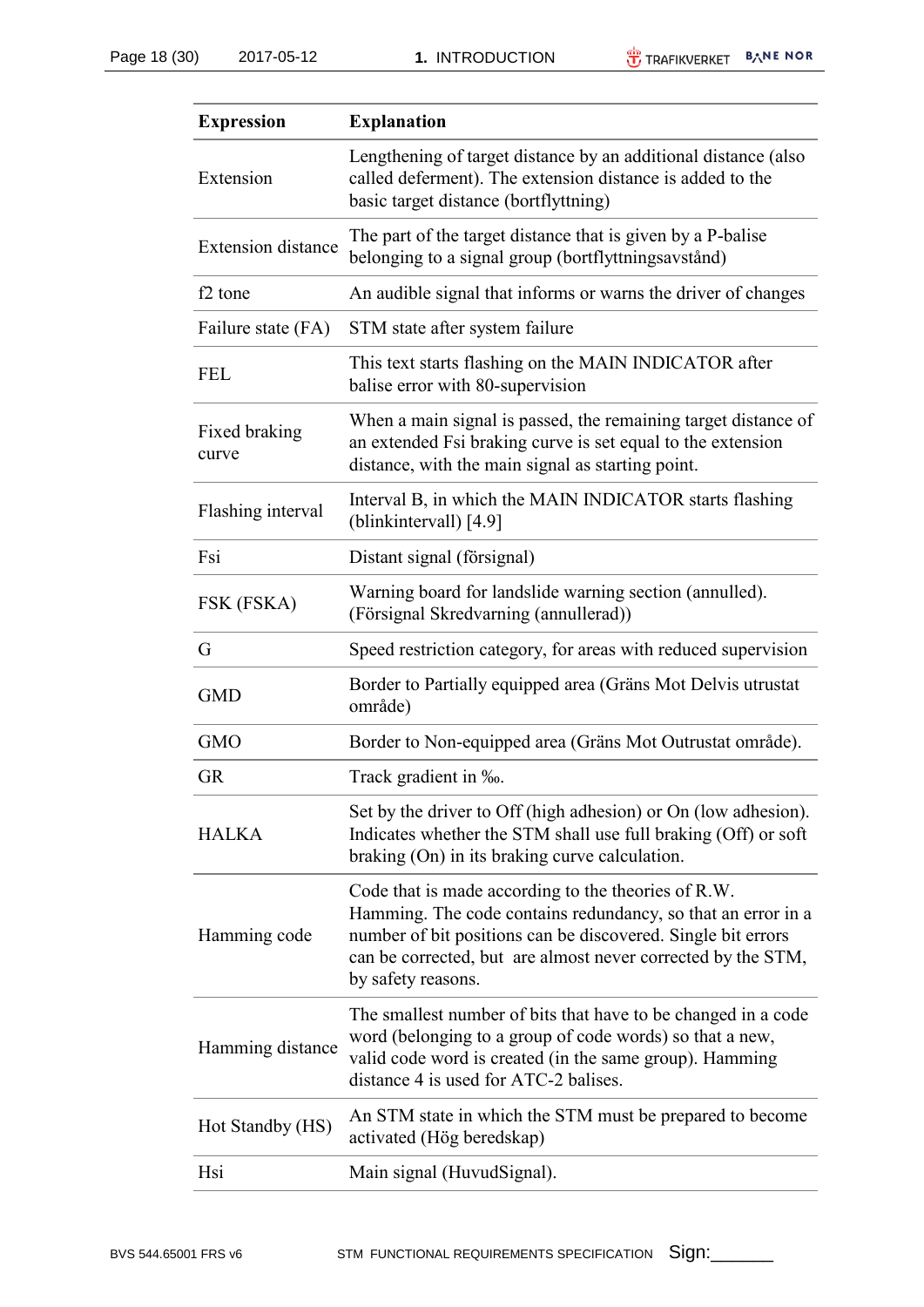| <b>Expression</b>                 | <b>Explanation</b>                                                                                                                                                                                                    |
|-----------------------------------|-----------------------------------------------------------------------------------------------------------------------------------------------------------------------------------------------------------------------|
| <b>HT</b>                         | Speed board balise group (HastighetsTavla).                                                                                                                                                                           |
| HT-T, HT-K1 etc                   | Speed board balise group of category $T$ , K1 etc                                                                                                                                                                     |
|                                   | Button to control (finish or increase):                                                                                                                                                                               |
| <b>HÖJNING</b>                    | Semi-equipped restrictions.                                                                                                                                                                                           |
|                                   | Start speeds and dark speeds.                                                                                                                                                                                         |
| Increased speed                   | The new (increased) max speed that shall be supervised when<br>the train has reached an increase point, and also (in most<br>cases) passed this point by its whole length                                             |
| Indicator                         | Indicator on the DMI, shows a text or an icon                                                                                                                                                                         |
| <b>Indication</b> limit<br>(ETCS) | When this limit is reached, bar colours will change (yellow)                                                                                                                                                          |
| Information point                 | Balise group                                                                                                                                                                                                          |
| Information tone                  | A short f2 tone of 0.5 s duration                                                                                                                                                                                     |
| Installation area                 | An area where the ATC-2 track layout is under construction.<br>The area is delimited by special balises $(BU + SU)$ that passi-<br>vates and activates the speed supervision of passing trains.<br>(ATC-arbetsområde) |
| Interval                          | Current braking curve interval A, Ab, Bf, B, C, D, E or F<br>according to the specified rules and speed limits (intervall)<br>[4.9]                                                                                   |
| Interval, computed                | Computed braking curve interval A, Bf, B, C, D, E or F, all<br>the way down to the target speed [4.9]                                                                                                                 |
| Interval, physical                | Physical braking curve interval A, Bf, B, C, D, E or F, down<br>to the respective speed limit [4.9]                                                                                                                   |
| K1                                | Curve 1 category, restriction at a normal curve. May be<br>exceeded according to the train parameter K1                                                                                                               |
| K <sub>2</sub>                    | Curve 2 category, restriction at a curve with an unusual entry<br>curve. May be exceeded according to the train parameter K2                                                                                          |
| Leading engine                    | Here: The first vehicle of a train, where the driver is                                                                                                                                                               |
| Level                             | ETCS operation level (area), can be $0, 1, 2, 3$ or NTC                                                                                                                                                               |
| Linking                           | A function to ensure the presence of expected signal or board<br>balise groups. If a group is missing, balise error will occur                                                                                        |
| Linking distance                  | Distance from a balise group to another point, before which a<br>new balise group is expected                                                                                                                         |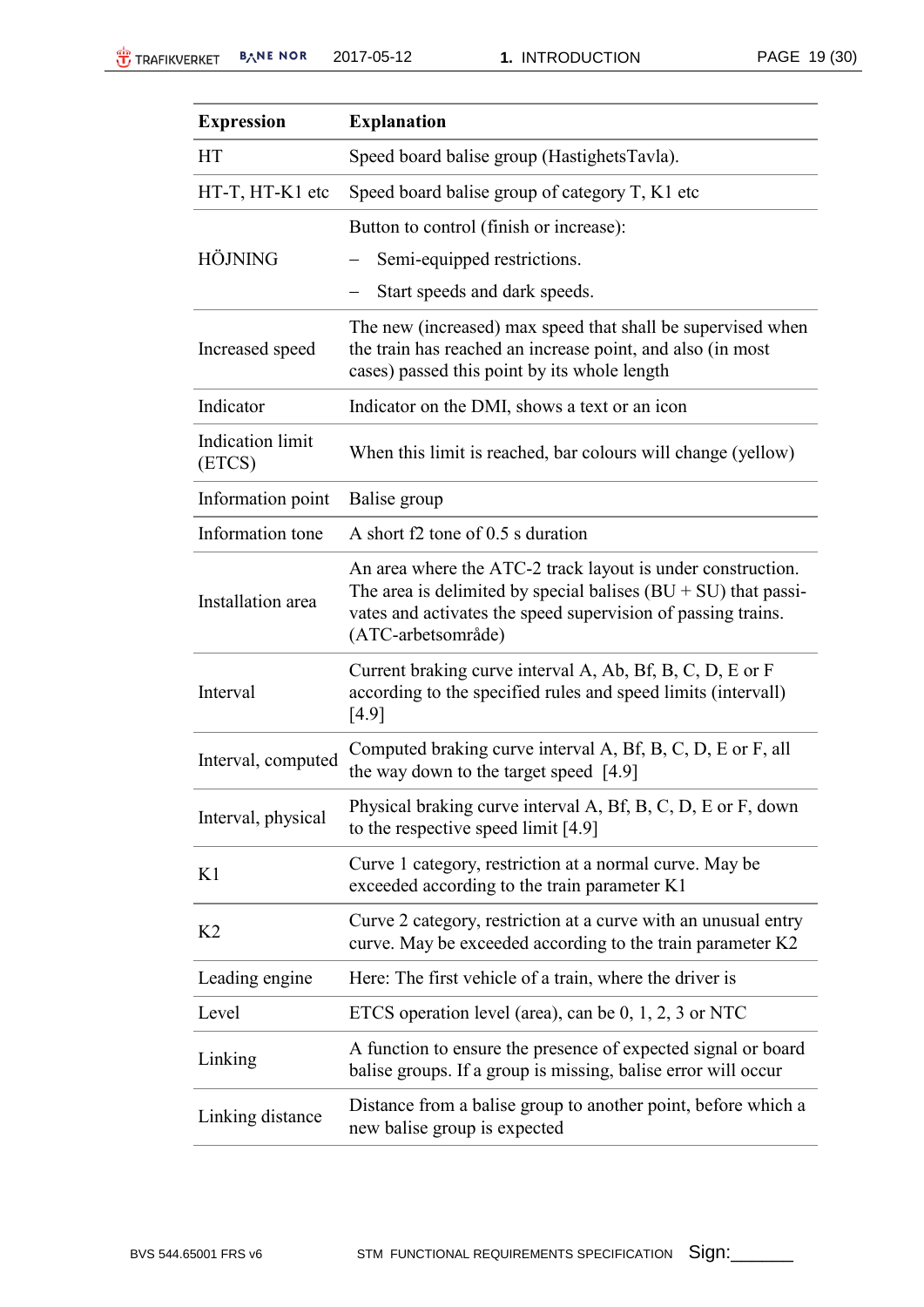| <b>Expression</b>                 | <b>Explanation</b>                                                                                                                                                                                                                                                         |
|-----------------------------------|----------------------------------------------------------------------------------------------------------------------------------------------------------------------------------------------------------------------------------------------------------------------------|
| Linking group                     | Balise group with signal distance information update. Is nor-<br>mally fixed coded. Both AY and AZ are $14$ (= no main or<br>distant signal information)                                                                                                                   |
| Loco identifier                   | A replaceable piece of memory which tells the STM what<br>kind of train this is (ID-plugg)                                                                                                                                                                                 |
| Locked                            | A locked braking curve (OT-ET or extended Fsi) can not be<br>updated by a repeater anymore                                                                                                                                                                                 |
| <b>LOSS</b>                       | Button to release an STM braking                                                                                                                                                                                                                                           |
| M                                 | Marker. Also written (M).                                                                                                                                                                                                                                                  |
| <b>MAIN INDICA-</b><br><b>TOR</b> | Digital indicator for display of max speed or target speed (H-<br>indikator)                                                                                                                                                                                               |
| Main signal                       | Balise group giving a main signal message                                                                                                                                                                                                                                  |
| Marker                            | A non-coded balise.                                                                                                                                                                                                                                                        |
| Max speed                         | See "Maximum permitted speed"                                                                                                                                                                                                                                              |
| <b>MAX SPEED</b><br><b>BAR</b>    | An arc-shaped indication that shows the max speed on the<br>speed dial. (Also called Permitted speed bar), (Takhastighets-<br>båge)                                                                                                                                        |
| Maximum per-<br>mitted speed      | The valid, general permitted train speed (gällande takhastig-<br>het), depending on the max speed of the train, the track con-<br>dition (speed boards), switchpoint positions (signals), and<br>similar. May be increased according to a K1 or K2 exceed<br>level $[4.5]$ |
| Memory                            | Some sort of computer memory, that may contain data                                                                                                                                                                                                                        |
| Miscellaneous<br>board            | Balise group, where the A-balise is of category 5. (Does not<br>necessarily mean that there really is a physical board too.)<br>May inform about speed restrictions, landslide warning, signal<br>speed increase, borders etc.                                             |
| Mode (ETCS)                       | ETCS operation mode, here: usually STM National                                                                                                                                                                                                                            |
| MRSP (ETCS)                       | ETCS' Most Restrictive Speed Profile. A description of the<br>most restrictive speed restrictions that the train shall obey on<br>every section of track. Can be used to update the planning<br>area                                                                       |
| National values<br>(ETCS)         | Information given from ERTMS trackside, such as certain<br>speed and time limits that are obeyed by the ETCS. Not used<br>with a national STM                                                                                                                              |
| N-balise                          | Signal number balise, AX=12 (signalnummerbalis). Has no<br>function for the STM except for identification of warning<br>board repeaters                                                                                                                                    |
|                                   |                                                                                                                                                                                                                                                                            |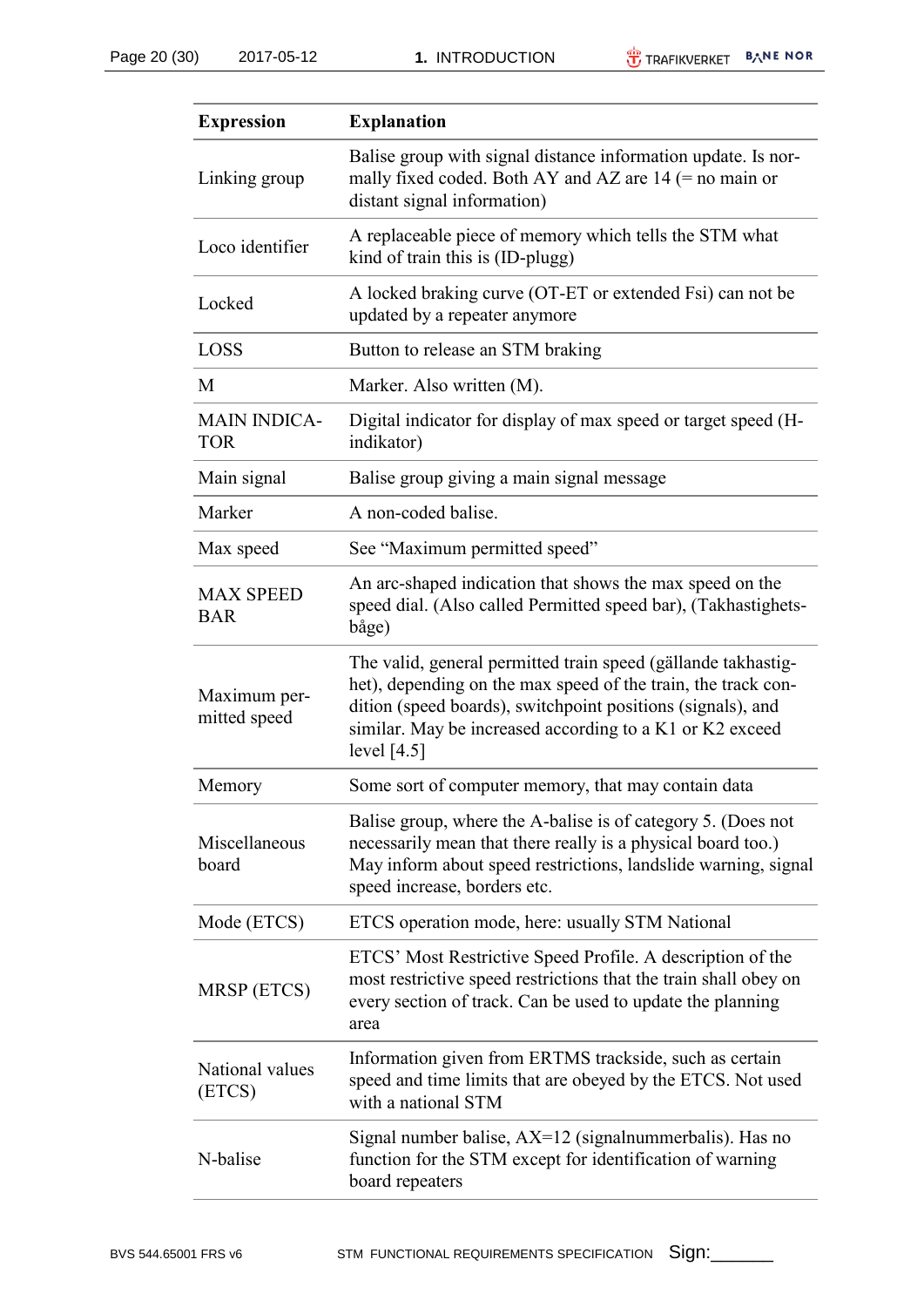| <b>Expression</b>                 | <b>Explanation</b>                                                                                                                                                                                                                             |
|-----------------------------------|------------------------------------------------------------------------------------------------------------------------------------------------------------------------------------------------------------------------------------------------|
| <b>NTC</b>                        | <b>National Train Control</b>                                                                                                                                                                                                                  |
| Odo Nom (ETCS)                    | The nominal ETCS odometer. Used by the STM to find out<br>when a certain point is reached                                                                                                                                                      |
| Odometer (ETCS)                   | The never-stopping distance counter, received from the<br>ETCS. Contains min, max and nominal values. Only the<br>nominal value Odo Nom is used by the STM                                                                                     |
| <b>OT</b>                         | Warning board balise group for a speed restriction or a level<br>crossing (V1V3) or landslide protection (SK) (Orienterings-<br>Tavla).                                                                                                        |
| <b>OTG</b>                        | Warning board balise group for a coming border group, see<br>also "V <sub>OTG</sub> " (Orienteringstavla för Gränsbalis)                                                                                                                       |
| Opposite direction                | Expression used for balise groups that are intended for the<br>opposite direction of movement (motriktade)                                                                                                                                     |
| Overspeed                         | When the train runs too fast, and its speed exceeds the<br>maximum permitted speed (överhastighet).                                                                                                                                            |
| P-balise                          | A prefix balise, placed before the A-balise when used. Gives<br>distant signal extension distance, or OT/HT detailed<br>restriction category (prefixbalis).                                                                                    |
| P-extension                       | Extension of target point from a distant signal (usually Expect<br>Stop) past one or more main signals, so that the total target<br>distance covers several block sections (P-bortflyttning)                                                   |
| Permitted curve                   | A curve that defines the indicated, descending max speed<br>during deceleration supervision. Located inside interval B.<br>Does not affect the supervision                                                                                     |
| PFULL                             | Cylinder pressure when full service braking is applied                                                                                                                                                                                         |
| P <sub>INT</sub>                  | The internal representation of brake feedback [5.2]                                                                                                                                                                                            |
| Point of preset<br>speed increase | Speed increase at a switchpoint. The main signal speed $V_{HSI}$ is<br>increased at a point where there are no balises, but which is<br>aimed at by a preceding, combined signal. See also "Preset"<br>speed increase" (utpekad höjningspunkt) |
| Power Off (NP)                    | An STM state that applies when the power is turned off<br>(Avstängd)                                                                                                                                                                           |
| Power On (PO)                     | An STM state that applies when the power is turned on<br>(Påslagen)                                                                                                                                                                            |
| PRE INDICATOR                     | Digital indicator for early display of target speed (F-<br>indikator)                                                                                                                                                                          |
| Pre-flashing inter-<br>val        | Interval Bf, in which the PRE INDICATOR starts flashing<br>(förblinkintervall) [4.9]                                                                                                                                                           |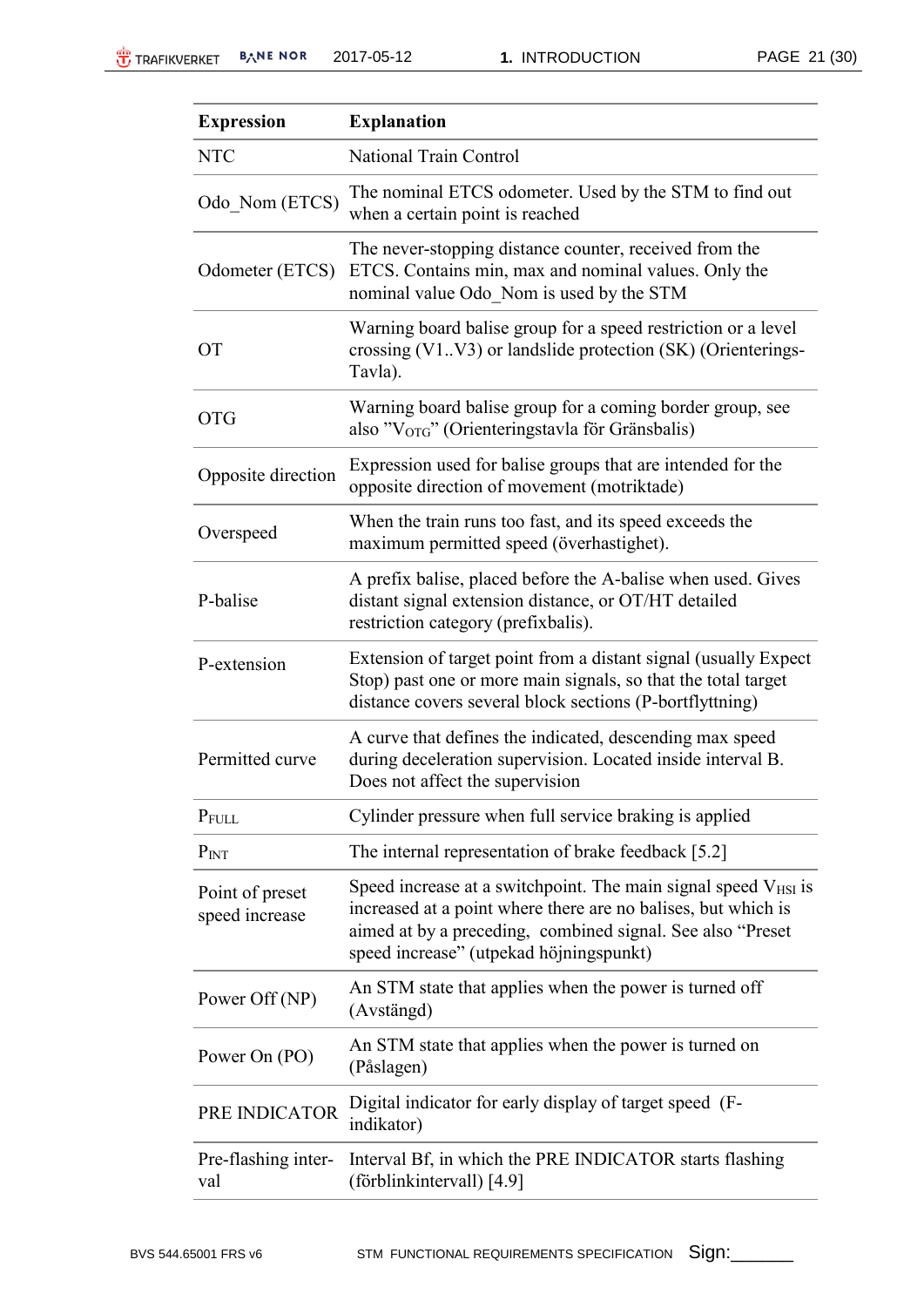| <b>Expression</b>                  | <b>Explanation</b>                                                                                                                                                                                                                                                                        |
|------------------------------------|-------------------------------------------------------------------------------------------------------------------------------------------------------------------------------------------------------------------------------------------------------------------------------------------|
| Prefix balise                      | P-balise with extension distance or PT code                                                                                                                                                                                                                                               |
| Present direction                  | Expression used for balise groups that are intended for the<br>train's current direction of movement (medriktade).                                                                                                                                                                        |
| Preset speed<br>increase           | A coming, "distant-signalled" speed increase, received from a<br>combined signal group. See also "Point of preset speed<br>increase" (utpekad höjning)                                                                                                                                    |
| <b>PT</b>                          | Train dependent speed category, uses prefix balise $P(8)$ . There<br>are nine sub-categories, octally written as 000777 [Tables]<br>$PT.1-4]$                                                                                                                                             |
| <b>PTNA</b>                        | Annulment of restriction with prefix balise (OT or HT)                                                                                                                                                                                                                                    |
| Record                             | A collection of data variables, belonging to a certain item (e.g.<br>a braking curve)                                                                                                                                                                                                     |
| Redundancy                         | Doubling of units or information for safety or reliability<br>reasons.                                                                                                                                                                                                                    |
| Reference location<br>(ETCS)       | Examples: the saved nominal odometer value (Odo_Nom) for<br>the A-balise of a present-directed distant signal or warning<br>board group                                                                                                                                                   |
| Register                           | An old-fashioned expression for a data variable, that may<br>contain a speed or distance value, for example                                                                                                                                                                               |
|                                    | "Release distance" after passing a distant signal at Expect<br>Stop:                                                                                                                                                                                                                      |
| Release distance                   | Overlap: Before the train has stopped, this is a time<br>limited protection distance.                                                                                                                                                                                                     |
|                                    | Distance to DP: After the train has stopped, this is the<br>distance left to the danger point (DP).                                                                                                                                                                                       |
| Release group                      | A balise group that updates the distant signal release speed                                                                                                                                                                                                                              |
| Release point                      | The release speed is supervised as a max speed from this<br>point. Used in deceleration supervision of an Expect Stop<br>braking curve from a distant signal or warning board.<br>(Knäpunkt (Fsi) / Ö-punkt (OTV/FSK))                                                                    |
| Release speed                      | Speed at which the deceleration supervision ceases. Used only<br>when the target speed is Expect Stop from a distant signal or<br>warning board (level crossing or landslide protection).<br>Usually 10 or 40 km/h. (Frisläppningshastighet (Fsi) / Över-<br>vakningshastighet (OTV/FSK)) |
| <b>RELEASE</b><br><b>SPEED BAR</b> | Analog arc-shaped indicator for display of release speed on<br>the speed dial (frisläppningsbåge)                                                                                                                                                                                         |
| Repeater distant<br>signal         | A distant signal balise group that updates an existing distant<br>signal braking curve                                                                                                                                                                                                    |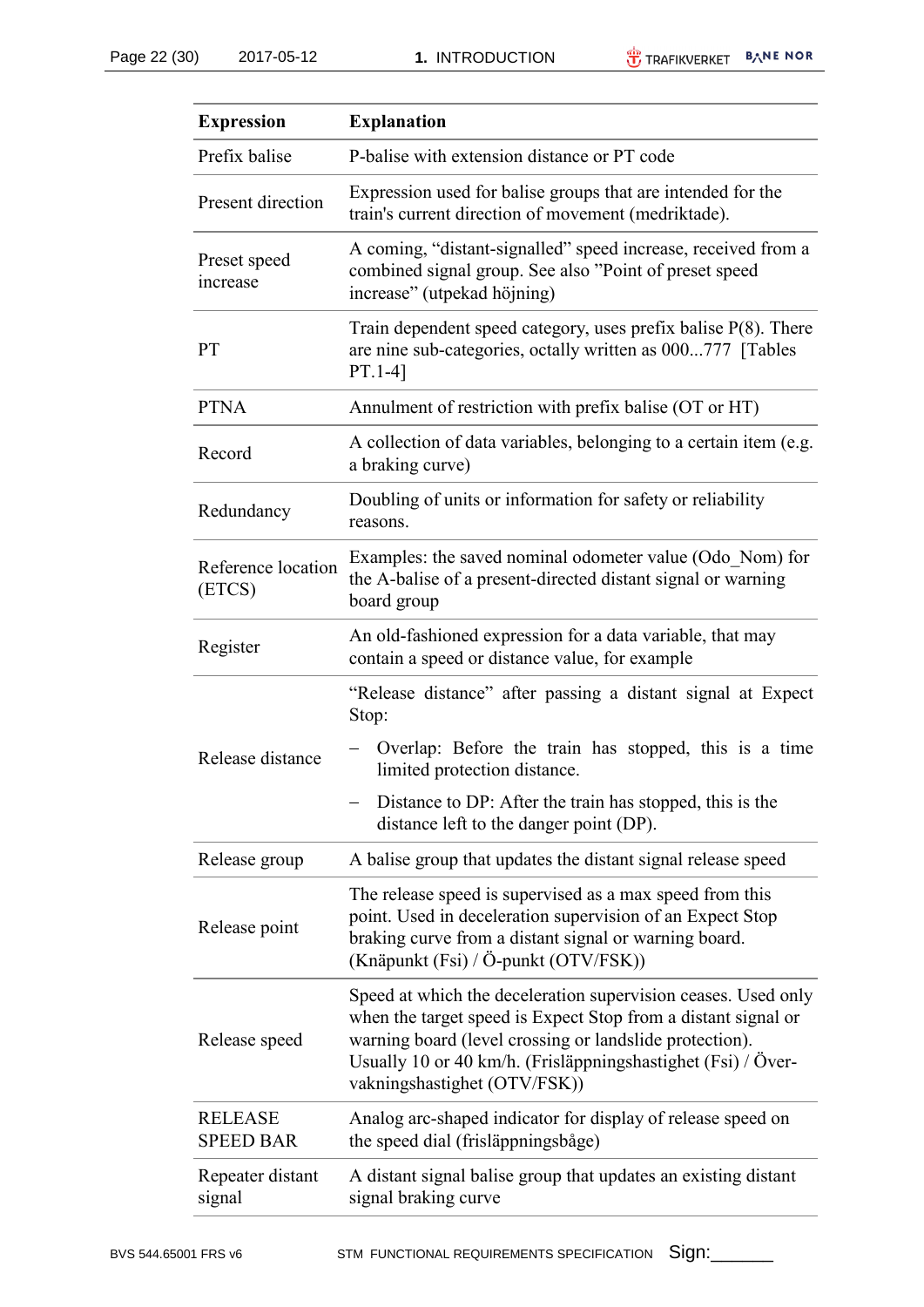| <b>Expression</b>                   | <b>Explanation</b>                                                                                                                                                                                                                                |
|-------------------------------------|---------------------------------------------------------------------------------------------------------------------------------------------------------------------------------------------------------------------------------------------------|
| Repeater warning<br>board           | Warning board balise group that uppdates an existing warning<br>board braking curve                                                                                                                                                               |
| Resting (cab)                       | A condition where the equipment is completely passive, and<br>there is no supervision, balise reading or display. Only certain<br>internal system functions are checked. Caused by cab de-<br>activation $[4.3.13]$                               |
| Restriction                         | A section where the permitted speed is reduced, compared to<br>the surrounding line.                                                                                                                                                              |
| Reversing                           | A movement opposite to the established travel direction.                                                                                                                                                                                          |
| Rfsi                                | Repeater distant signal                                                                                                                                                                                                                           |
| $S_0 - S_1$                         | Secondary control outputs for future use, external functions in<br>the train. Given by special balise codes in miscellaneous<br>boards (sekundära styrutgångar)                                                                                   |
| S-balise                            | Balise, in which one or more words can be controlled<br>externally (styrbar balis)                                                                                                                                                                |
| Semi-equipped<br>restriction        | Speed restriction with balises only at the warning board<br>(halvutrustad nedsättning, "knapptryckare").                                                                                                                                          |
| SBI (ETCS)                          | Service Brake Intervention                                                                                                                                                                                                                        |
| Service brake<br>intervention curve | During deceleration supervision: a curve $SCD$ that precedes the<br>deceleration curve. Tells where full service braking shall be<br>initiated (insatskurva för driftbroms).                                                                      |
| <b>SET</b>                          | End of ET restriction. Terminates a restriction that started at<br>HT-ET. (Slut på ET-nedsättning)                                                                                                                                                |
| SH group                            | A miscellaneous board that increases the valid main signal<br>speed and adjusts the target distance of the current distant<br>signal braking curve at the same time                                                                               |
| <b>SIG</b>                          | Main signal information (can be erased at balise error)                                                                                                                                                                                           |
| Signal aspect                       | What the physical signal shows (Stop, Proceed etc), which<br>corresponds to the information given by the signal balise<br>group                                                                                                                   |
| Signal number                       | Identity of a passed signal, SH group or warning board. The<br>signal number is transmitted in an extra balise of category 12<br>and is encoded in $H(16,11)$ . Reserve function (radio), but in-<br>fluences the way a warning board is repeated |
| <b>SK</b>                           | Landslide protection speed category (SKred)                                                                                                                                                                                                       |
| <b>SK1 - SK2</b>                    | End of curve restriction (Slut på Kurvbetingad nedsättning).                                                                                                                                                                                      |
| Soft braking curve                  | A braking curve computed for low adhesion, when the driver<br>has selected HALKA (mjuk övervakning)                                                                                                                                               |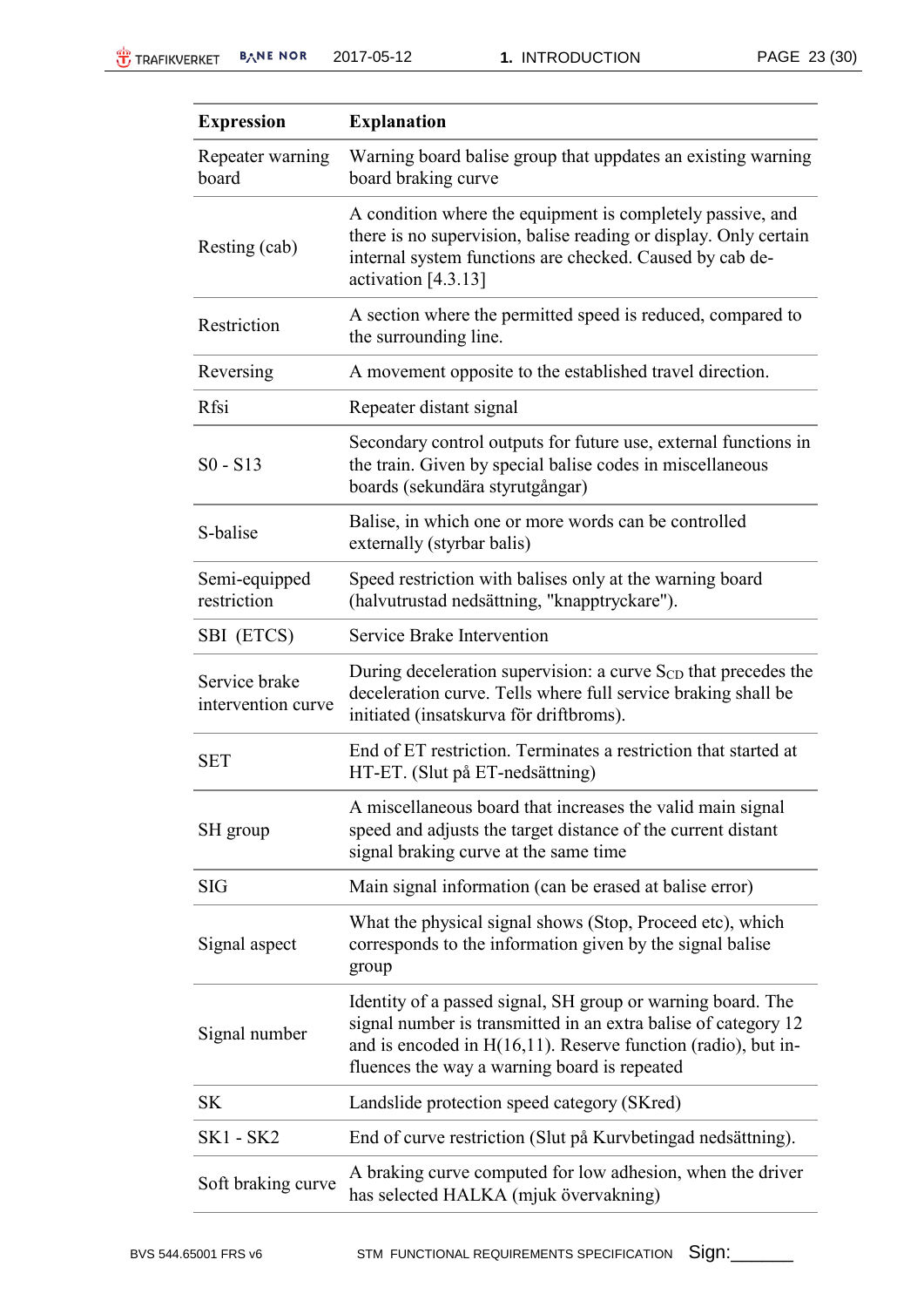| <b>Expression</b>                 | <b>Explanation</b>                                                                                                                                                                                                         |
|-----------------------------------|----------------------------------------------------------------------------------------------------------------------------------------------------------------------------------------------------------------------------|
| Speed bars                        | Analog, coloured arc-shaped bars that displays speed in-<br>formation on the speed dial of the DMI: MAX SPEED BAR<br>+ TARGET SPEED BAR + RELEASE SPEED BAR<br>(takhastighetsbåge + målhastighetsbåge + frisläppningsbåge) |
| Speed board                       | Balise group with a message related to a real or a fictitious<br>speed board, or to a level crossing or landslide protection                                                                                               |
| Speed dial                        | A circle-formed indicator on which analog speeds can be dis-<br>played on the DMI (hastighetsmätare)                                                                                                                       |
| Speed indicators                  | Digital speed indicators on the DMI: PRE INDICATOR $+$<br>MAIN INDICATOR (för- och huvudindikator)                                                                                                                         |
| Speed pointer                     | Shows current train speed on the speed dial of the DMI<br>(hastighetsvisare)                                                                                                                                               |
| <b>SPTS</b>                       | Selective end of PT-restriction (only HT). (Selektivt slut på<br>PT-nedsättning).                                                                                                                                          |
| <b>SPTT</b>                       | End of all PT-restrictions (Slut på alla PT-nedsättningar).                                                                                                                                                                |
| <b>SSK</b>                        | End of landslide warning restriction (Slut på SKred-<br>varningssträcka.)                                                                                                                                                  |
| SSP (ETCS)                        | Static Speed Profile (which may affect the Planning area)                                                                                                                                                                  |
| <b>Start of Mission</b><br>(ETCS) | A procedure which makes the ETCS system (and its STM's)<br>ready to go                                                                                                                                                     |
| Startup                           | A procedure which makes the STM ready to go                                                                                                                                                                                |
| <b>State</b>                      | STM operational state (driftläge)                                                                                                                                                                                          |
| Sth                               | A Swedish abbreviation related to the general max speed of<br>the train, Största tillåtna hastighet                                                                                                                        |
| <b>STM</b>                        | Specific Transmission Module. Here: the ATC2-STM unit<br>that supervises speed and communicates with the ETCS                                                                                                              |
| STM brake                         | Brake order from the ATC2-STM onboard equipment                                                                                                                                                                            |
| <b>STM</b> failure                | Operational disturbance in the on-board ATC2-STM system                                                                                                                                                                    |
| STM max speed                     | An STM max speed parameter, V <sub>STM</sub> , which depends on<br>block length and braking characteristics of the train. Can be<br>changed during the mission. See also "ETCS max speed".                                 |
| <b>SU</b>                         | End of Installation area (Slut ATC-arbetsområde /<br>Utbyggnadsområde).                                                                                                                                                    |
| SV1 - SV3                         | End of level crossing restriction (Slut på nedsättning vid<br>Vägkorsning).                                                                                                                                                |
| Synchronization                   | Method to indentify the beginning and end of a message in a<br>serial data flow                                                                                                                                            |
|                                   |                                                                                                                                                                                                                            |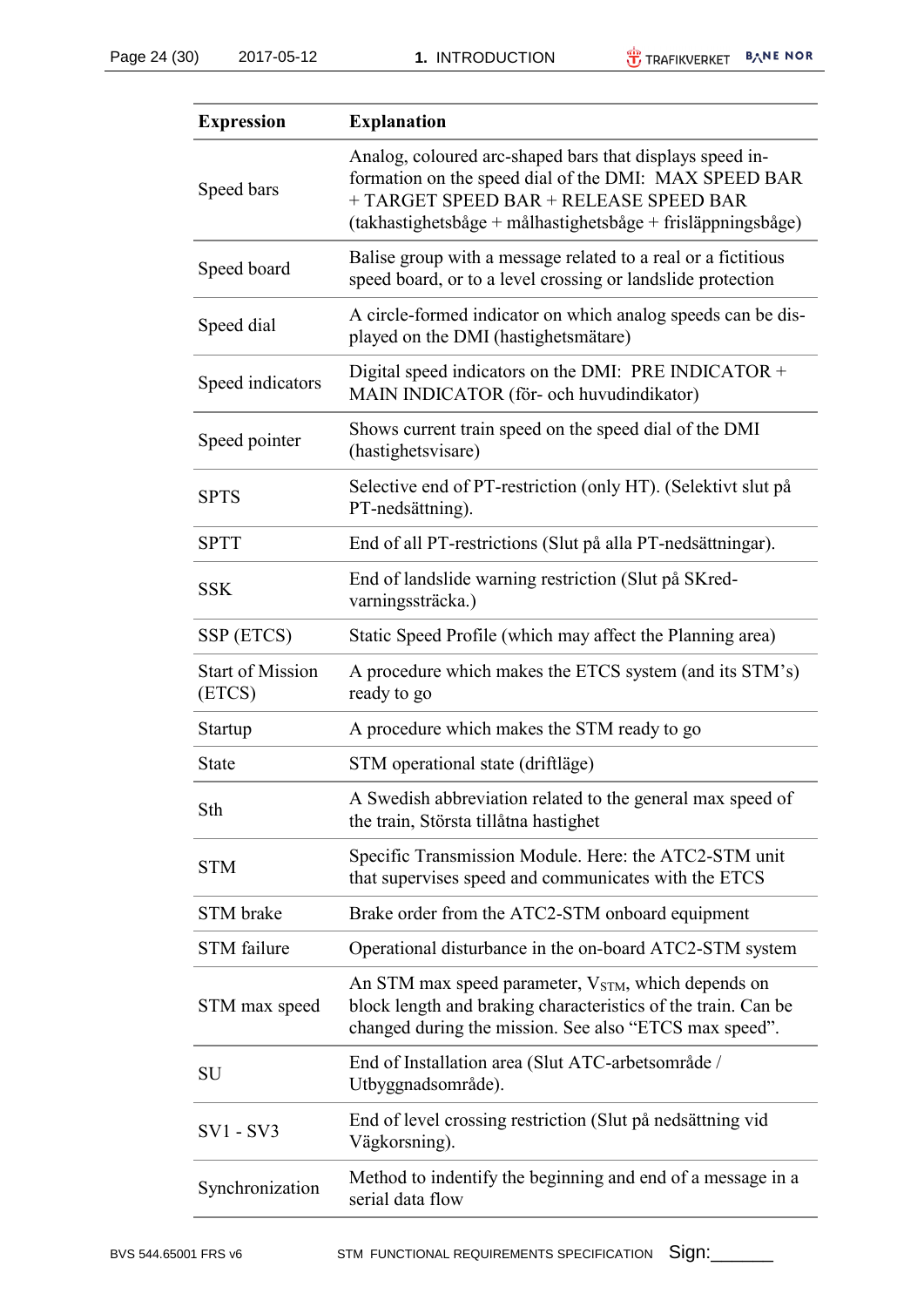| <b>Expression</b>                 | <b>Explanation</b>                                                                                                                                                                                          |
|-----------------------------------|-------------------------------------------------------------------------------------------------------------------------------------------------------------------------------------------------------------|
| T                                 | Line speed category, a compulsory max speed (Tvingande).                                                                                                                                                    |
| Target distance                   | Distance to the target point of a braking curve (or to the point<br>of preset speed increase). Consists of a basic target distance<br>but is sometimes prolonged by an extension distance (mål-<br>avstånd) |
| Target point                      | The point where the target speed of a braking curve is chan-<br>ged to a max speed and supervised as such (målpunkt). Ex-<br>ception: after Expect Stop, the release speed will be used.                    |
| Target speed                      | The speed to which the train shall slow down after braking.<br>Can be given at distant signals and warning boards. May be<br>increased according to a K1 or K2 exceed level (målhastighet)                  |
| <b>TARGET SPEED</b><br><b>BAR</b> | Analog arc-shaped indicator which shows coming restrictions<br>on the DMI (målhastighetsbåge)                                                                                                               |
| Target window                     | A distance that covers the target point with 80120 % of the<br>OT target distance aiming at this point. Lowest value $\pm 12$ m<br>(målpunktsfönster)                                                       |
| <b>TBD</b>                        | To Be Defined                                                                                                                                                                                               |
| Telegram                          | Consists of a by the onboard equipment received message<br>(data bits) plus a synchronization word.                                                                                                         |
| Termination                       | a) Of a braking curve: when the braking curve is erased                                                                                                                                                     |
|                                   | Of a restriction: when the restriction is erased.<br>b)                                                                                                                                                     |
| Train                             | One or more trackborne vehicles, where at least the leading<br>one (the engine) is equipped with ETCS and STM units                                                                                         |
| Train data                        | Information about the train, entered by the driver (or preset in<br>some type of computer memory)                                                                                                           |
| Train data input                  | When the train data is entered to the onboard system by the<br>driver                                                                                                                                       |
| Train length<br>(ETCS)            | The length of the train. Belongs to ETCS train data.                                                                                                                                                        |
| Train length delay                | A function which holds back a speed increase until the whole<br>train has passed the end of a speed restriction.                                                                                            |
| Train parameters                  | See "Train data"                                                                                                                                                                                            |
| Travel direction                  | A defined direction of movement, usually the one that the<br>train shall have to its destination.                                                                                                           |
| <b>V</b> DARK                     | Max speed used in "dark" areas where there is none or limited<br>display, such as Non-equipped area                                                                                                         |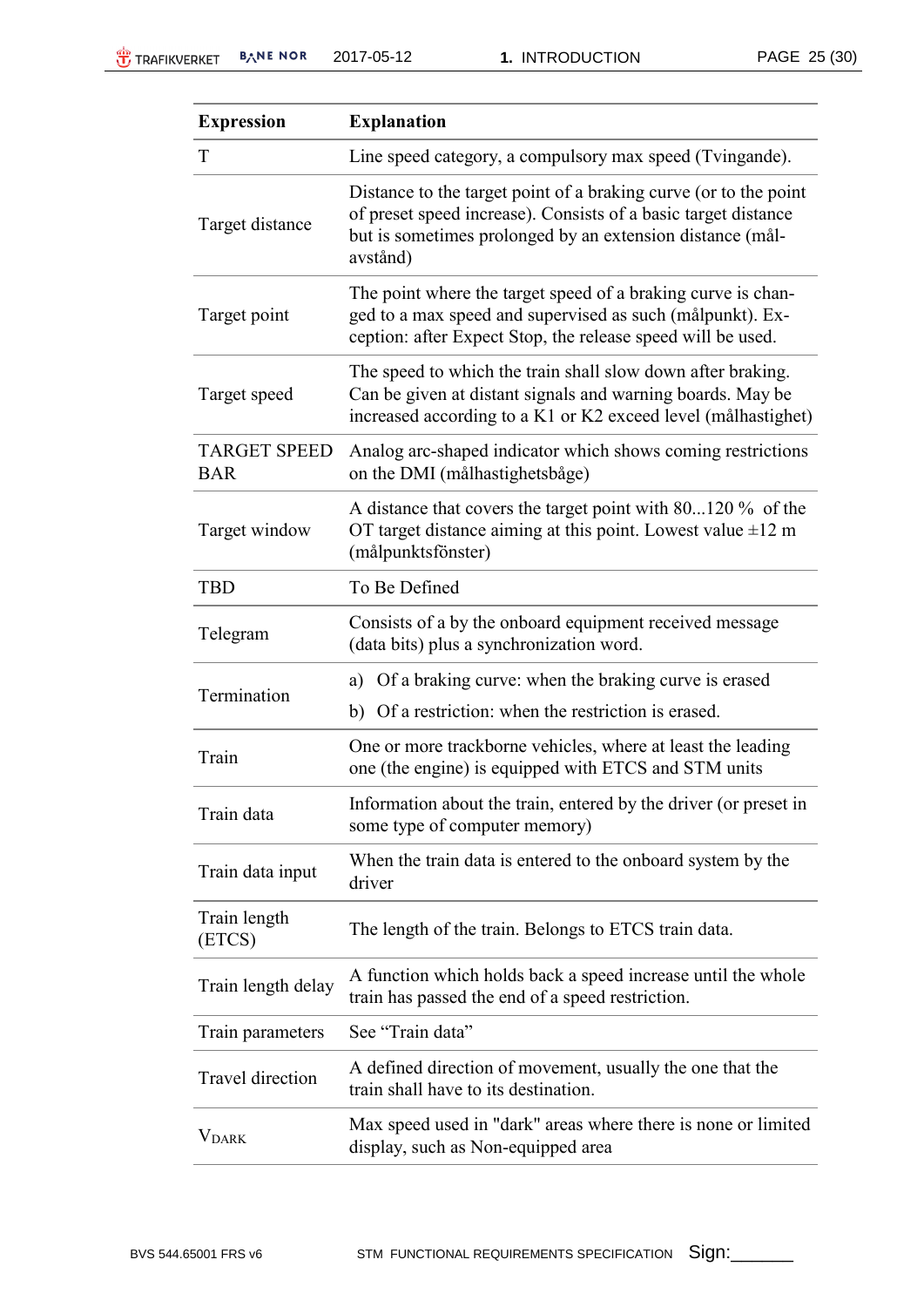| <b>Expression</b>        | <b>Explanation</b>                                                                                                                           |
|--------------------------|----------------------------------------------------------------------------------------------------------------------------------------------|
| V <sub>FSI</sub>         | Distant signal speed from a signal balise group (for signal-<br>hastighet)                                                                   |
| V <sub>HSI</sub>         | Main signal speed from a signal, SH or speed board group<br>(huvudsignalhastighet)                                                           |
| $V_{\rm HT}$             | Maximum speed from a speed board balise group                                                                                                |
| $V_{MAX}$                | Maximum permitted speed in general (gällande takhastighet),<br>see also "Max speed"                                                          |
| $\rm V_{OTG}$            | Target speed or max speed given by an OTG balise. Is<br>changed from target to max speed when a border balise group<br>is passed.            |
| <b>VREL</b>              | Release speed (frisläppningshastighet / Ö-hastighet)                                                                                         |
| <b>VREVERSE</b>          | Max speed limit which applies while the train is reversing                                                                                   |
| V <sub>SEM</sub>         | Max speed for a semi-equipped speed restriction                                                                                              |
| $\rm{V}_{\rm{STAT}}$     | Speed limit used after Start of Mission                                                                                                      |
| $\rm{V_{STH}}$           | Maximum permitted speed of the train. Is entered as train<br>data. This refers to the STM max speed. (Sth = Största<br>Tillåtna Hastighet).  |
| <b>VTARG</b>             | Target speed from distant signal or warning board or in a<br>braking curve (målhastighet)                                                    |
| V <sub>TRAN</sub> (ETCS) | The current train or vehicle speed, computed by the ETCS                                                                                     |
| $V1 - V3$                | Level crossing speed categories. Supervision for faulty level<br>crossings                                                                   |
| Warning board            | A balise group that gives a message for a real or a fictitious<br>warning speed board, or for a level crossing or land slide pro-<br>tection |
| Warning limit<br>(ETCS)  | When this limit is reached, bar colours will change to a<br>warning colour (orange).                                                         |
| Warning tone             | A short f2 tone of 0.3 s duration                                                                                                            |
| YZ word                  | The Y and Z balise words used together as one 16-bit word                                                                                    |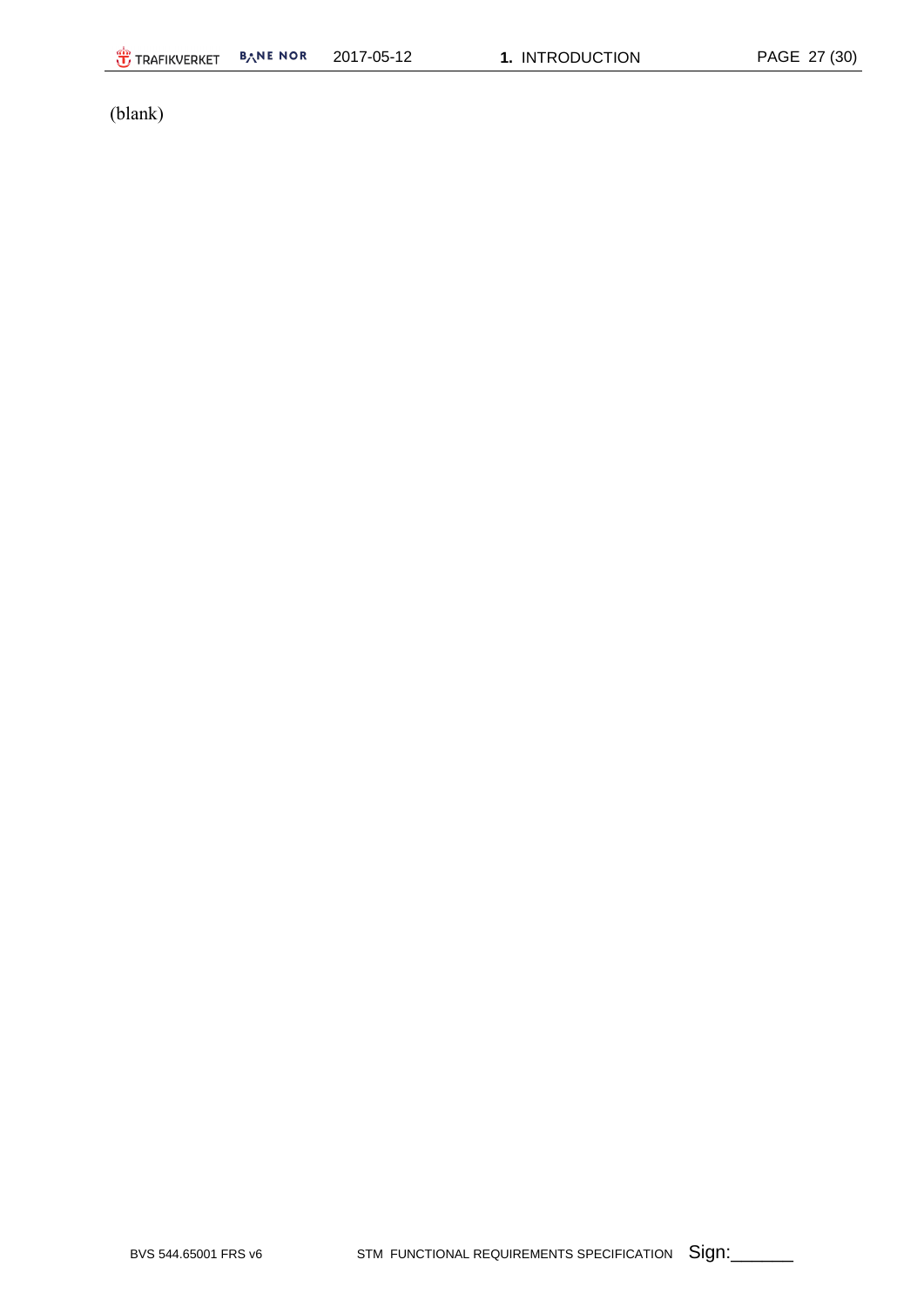### <span id="page-27-0"></span>**1.3 NATIONAL STM**

Major changes that were introduced when the former european ATC2-STM was changed to a national ATC2-STM, or advantages with the national ATC2-STM:

- The STM does not have to give the ETCS any movement authority, static speed profile, gradient information or reference location messages. <sup>1)</sup>
- The STM does not have to perform a number of complicated tasks to prevent unnecessary ETCS emergency braking in connection with passing of signals  $(EOA, LOA)$ . <sup>2)</sup>
- The STM supervises every speed restriction and braking curve  $^{2)}$
- The STM can set its own overspeed limits for STM brake intervention, which do not have to be as restrictive as the ETCS speed margins  $5$ )
- The STM decides when a brake intervention is needed (or not). <sup>2)</sup>
- The STM determines which max speed or target speed that is indicated (or not)  $^{2)}$
- $-$  Digital speed indicators:  $4$ )
	- Indication of more than one braking curve is now possible
	- For level crossings, the indication can now be inhibited until they are relevant
	- Suitable indications in different STM areas or conditions
	- Distinguishing certain target speeds from others (distance extensions, level crossings)
	- Indication of when the release point has been passed
- Planning area  $4$ )
- Compensation for track gradients according to national rules  $^{2)}$
- Expect stop: Release speeds and release points can now be supervised according to national rules and speed margins  $^{2)}$
- The ETCS national values are not needed (restricting) anymore. Example: emergency braking can now be released before the train has stopped (if admitted by the national rules).  $^{2)}$
- National STM train data for the braking capacity of the train are not so restrictive as the corresponding european ETCS train data <sup>5)</sup>
- The ATC2-STM system can measure brake pressure, which means that:
	- The STM braking functions can be checked  $3$ )
	- The brake pressure value can be used to find out if the driver is braking, which delays the brake intervention curve  $5$ )

#### Explanations:

- 1) This makes the system more robust
- 2) Decreased risk of unnecessary brake intervention
- 3) Increased safety
- 4) More information to the driver
- 5) Increased track capacity